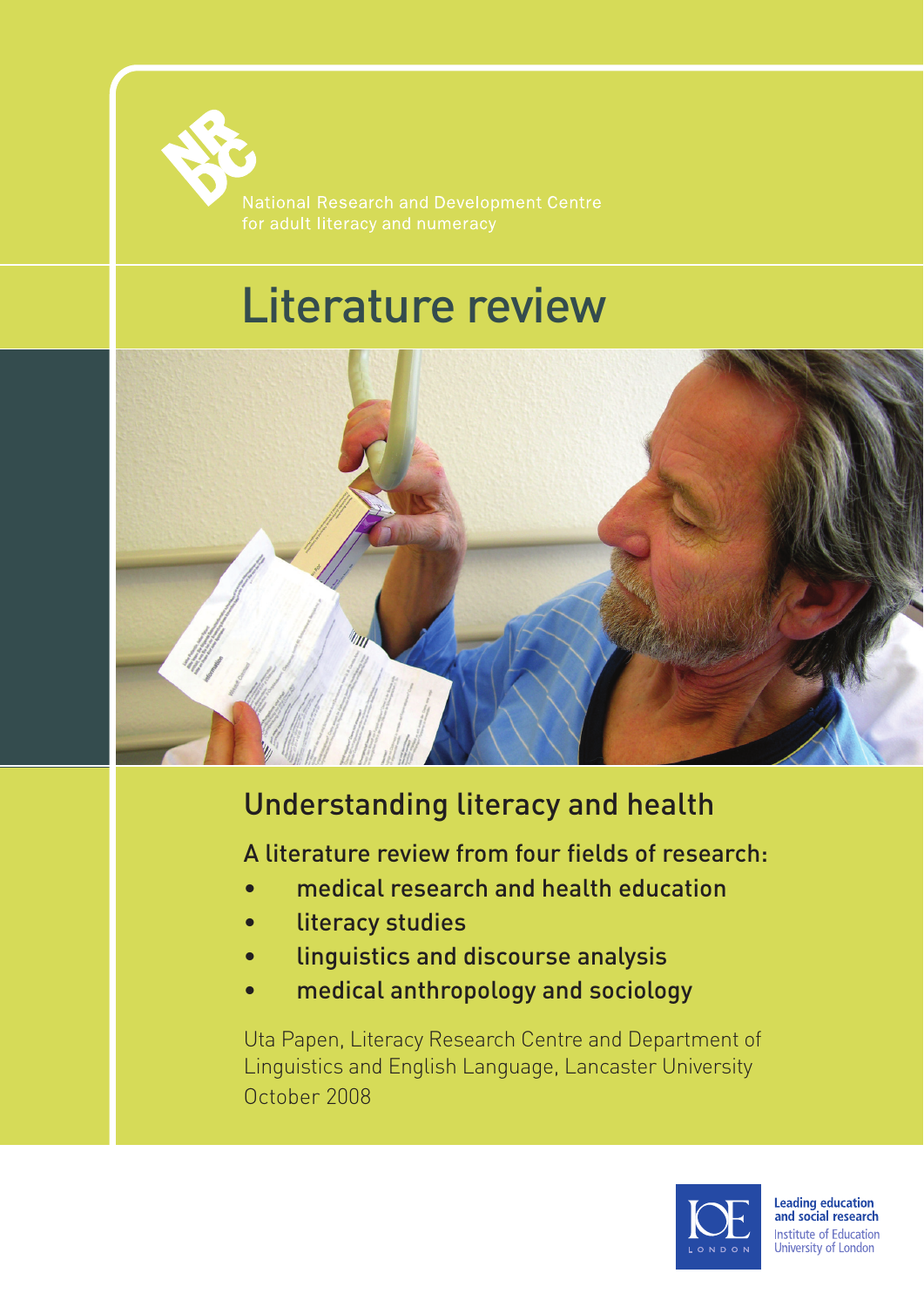Published by the National Research and Development Centre for Adult Literacy and Numeracy

This document is also available in pdf format from **www.nrdc.org.uk** 

For information on alternative formats, or to give feedback on the content and accessibility of this publication, please contact: **Publications NRDC Institute of Education 20 Bedford Way London WC1H 0AL**

Telephone: +44 (0)20 7612 6476 Fax: +44 (0)20 7612 6671 Email: publications@nrdc.org.uk

© Crown Copyright 2008

Extracts from this publication may be used or reproduced for non-commercial, research, teaching or training purposes on condition that the source is acknowledged.

NRDC is a consortium of partners led by the Institute of Education, University of London (see back cover for a list of members) **www.ioe.ac.uk**

Design: www.chapmandesign.net Cover photography: INSADCO Photography/Alamy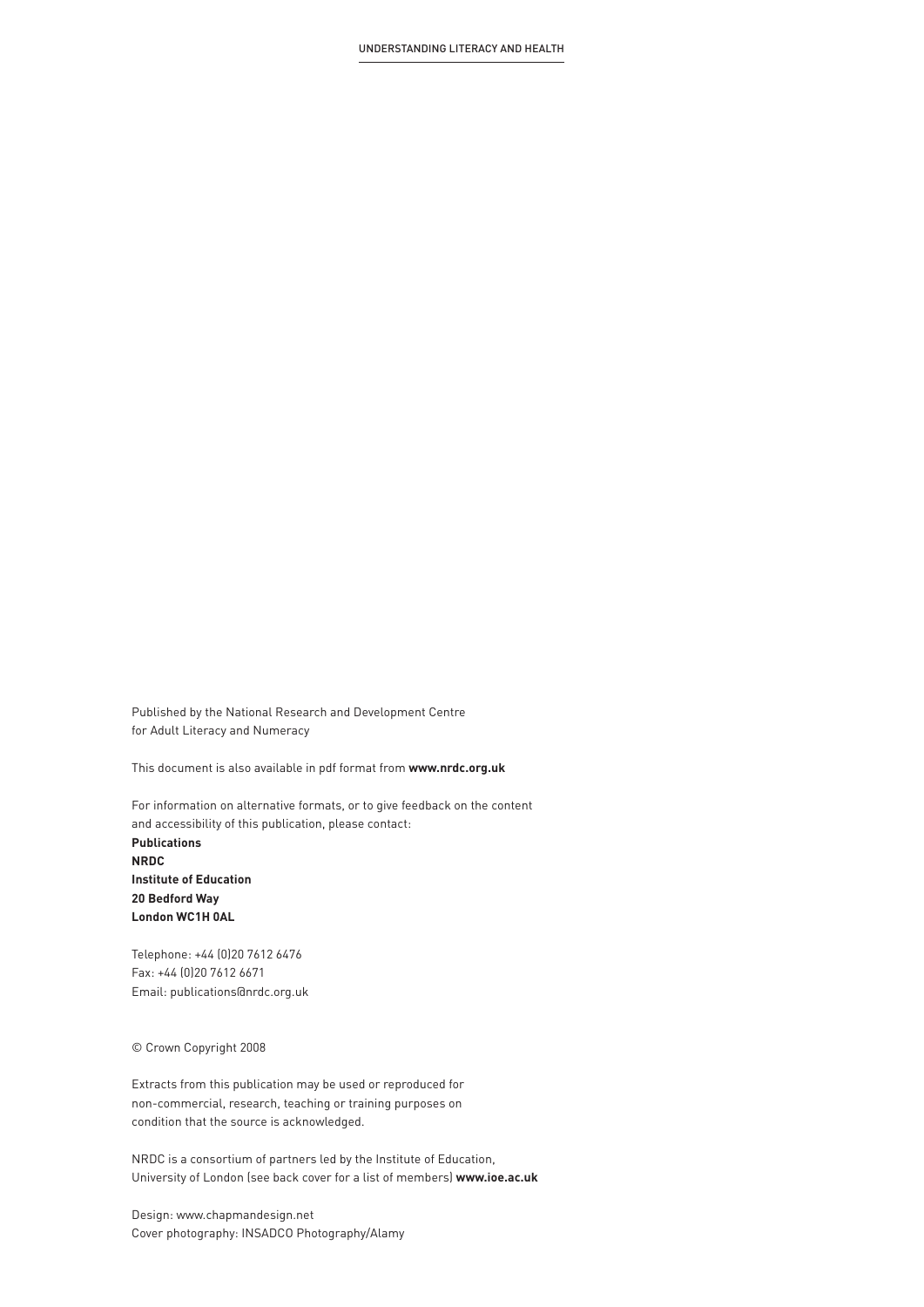## **Contents**

| 1. INTRODUCTION                                                                       | 4  |
|---------------------------------------------------------------------------------------|----|
| 2. DEFINITIONS AND CONCEPTS                                                           | 5  |
| 3. MEDICAL RESEARCH AND HEALTH EDUCATION                                              | 6  |
| <b>4. LITERACY STUDIES</b>                                                            | 9  |
| 5. LINGUISTICS AND DISCOURSE ANALYSIS                                                 | 13 |
| 6. MEDICAL SOCIOLOGY AND ANTHROPOLOGY                                                 | 15 |
| 7. CONCLUSIONS: GAPS IN THE EXISTING LITERATURE                                       | 16 |
| 8. THE RELEVANCE OF ACADEMIC RESEARCH ON HEALTH<br>LITERACY FOR TEACHING AND LEARNING | 17 |
| <b>REFERENCES</b>                                                                     | 18 |
| <b>NOTFS</b>                                                                          | 25 |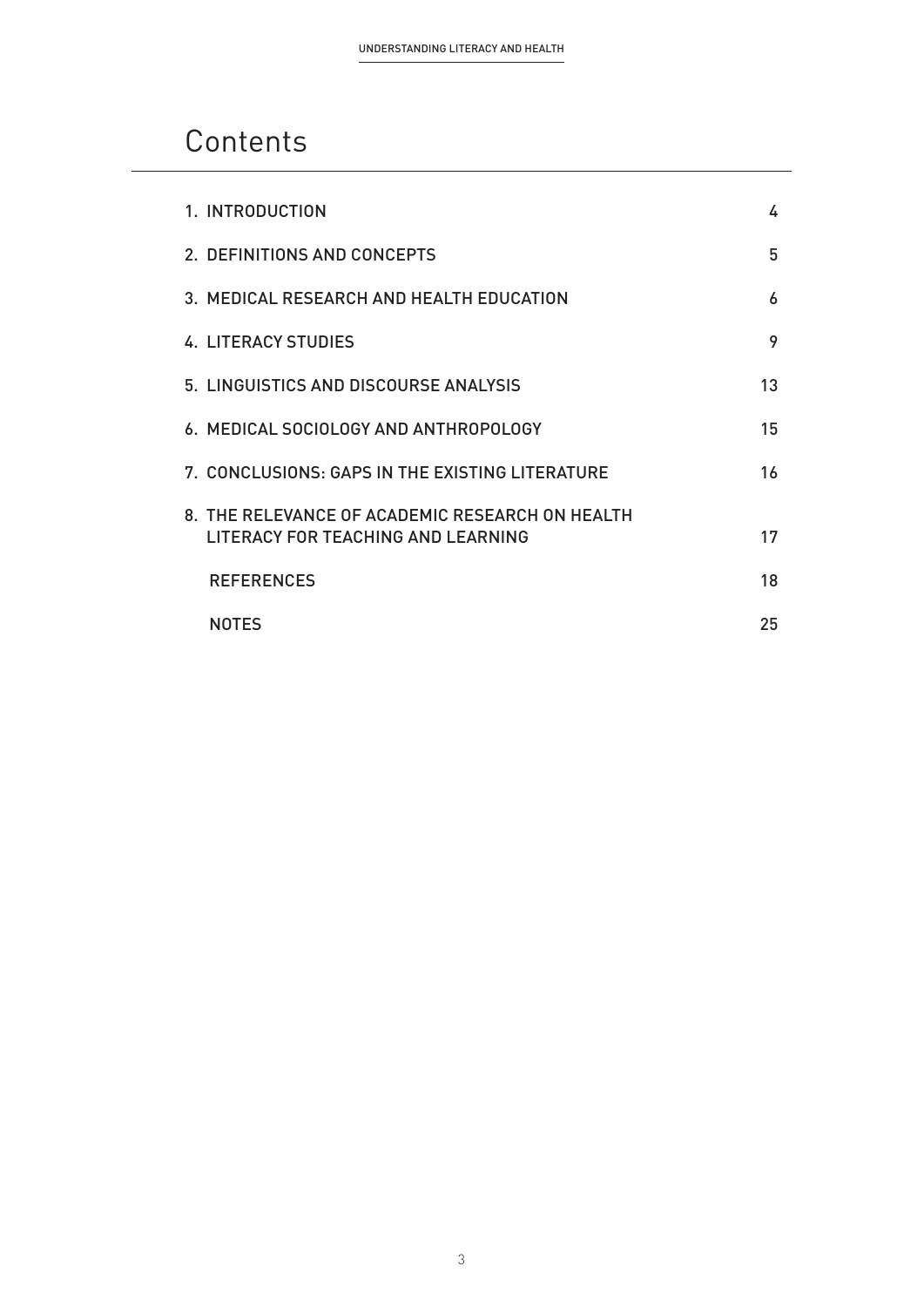### 1. Introduction

This paper provides an overview of and commentary on existing research in the area of literacy and health. The aim of the paper is to discuss the contributions of four fields of research to our understanding of health literacy. These four fields are: medical research and health education; literacy studies; linguistics and discourse analysis; and medical sociology and anthropology. Researchers from each of these four fields have studied the role of reading and writing in healthcare contexts, albeit from different perspectives and with different conclusions. Over the course of the following pages, what these perspectives are, and in what ways they contribute to our understanding of what health literacy is and how it is learned and taught, will be explained. Several other disciplines also contribute to ongoing research and theorising in this area, for example communication studies and psychology. These have not been included here.

The literature search that forms the basis for this paper was carried out as part of a research project into the relationship between literacy, learning and health (see Papen 2004; Papen and Walters 2005, 2008)1. This project studied lay people's (i.e. patients') reading and writing in relation to their health and how they deal with the literacy requirements of the UK's health-care system. It involved 44 students in literacy or ESOL classes who were interviewed about their experiences as patients<sup>2</sup>.

In the following summary of our findings, no attempt is made to offer a complete overview of research in the area of health and literacy. Only research on patients' (that is lay people's) health literacy has been included, not studies reporting on what doctors, nurses and other health-care providers can contribute to improving patients' health literacy. On the other hand, many titles that do not explicitly talk about literacy, but which are relevant because of how they discuss issues related to the role of written texts in the interaction between doctors and patients, are covered. This is for example the case of some research in Discourse Analysis, which has been included in the present paper, along with an explanation of why they are of interest for health literacy research. The choice of research titles and the commentary on these is also influenced by my (the author's) own background as a literacy researcher (whose disciplinary origin is in social anthropology). I look at literacy from a particular perspective – the view of literacy as social practice. More will be said about the concept of literacy as social practice and how it relates to health literacy in Section 4 of this review.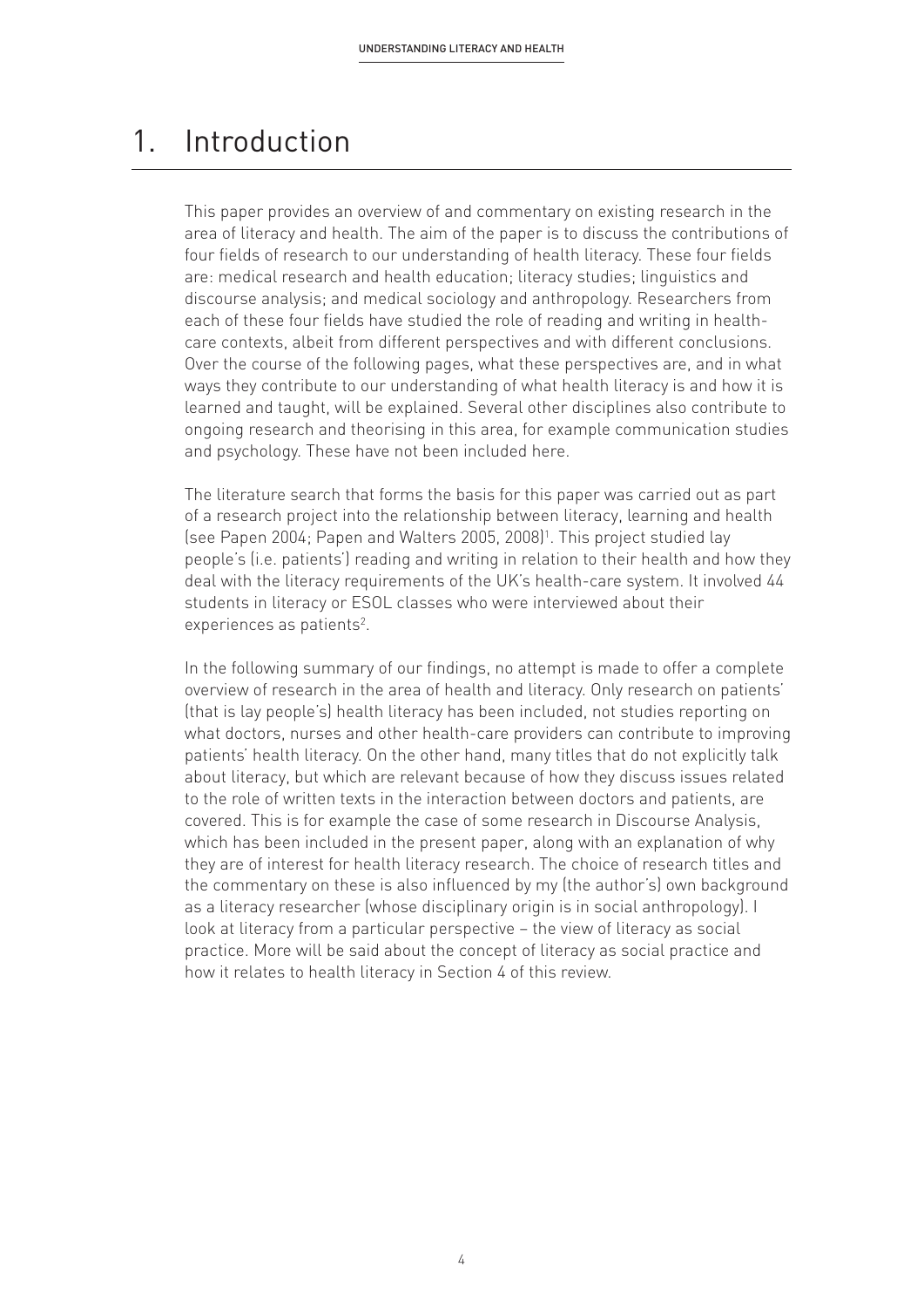### 2. Definitions and concepts

In academic research, disciplinary background often correlates with specific theories and ideas on the topic studied. This is the case when looking at research in the broad field of health and literacy. There are striking differences in the way in which what is commonly called 'health literacy' is defined and discussed by medical researchers, health education specialists, sociologists, anthropologists, linguists and literacy researchers. The following sections are organised to cover the four broad areas of research in the area of health literacy that are covered in this review: medical research and health education, literacy studies, linguistics and discourse analysis, and medical anthropology and sociology.

Because each of the four fields mentioned above has its own way of approaching the topic of health literacy, in each section the way the studies that have been included define health literacy is commented upon. Broadly speaking, health literacy can be understood as 'the ability to read, understand, and act on health care information' (World Education: http://www.worlded.org/us/health/lincs). This is a very general definition that many people can accept. However, as will be shown, there are differences in the way researchers explain what exactly this 'ability' to make use of health-care information means and what factors are involved in deciding whether a patient is able to read and understand health-care information. There are also major differences in the research methods used to study health literacy and these will be commented on.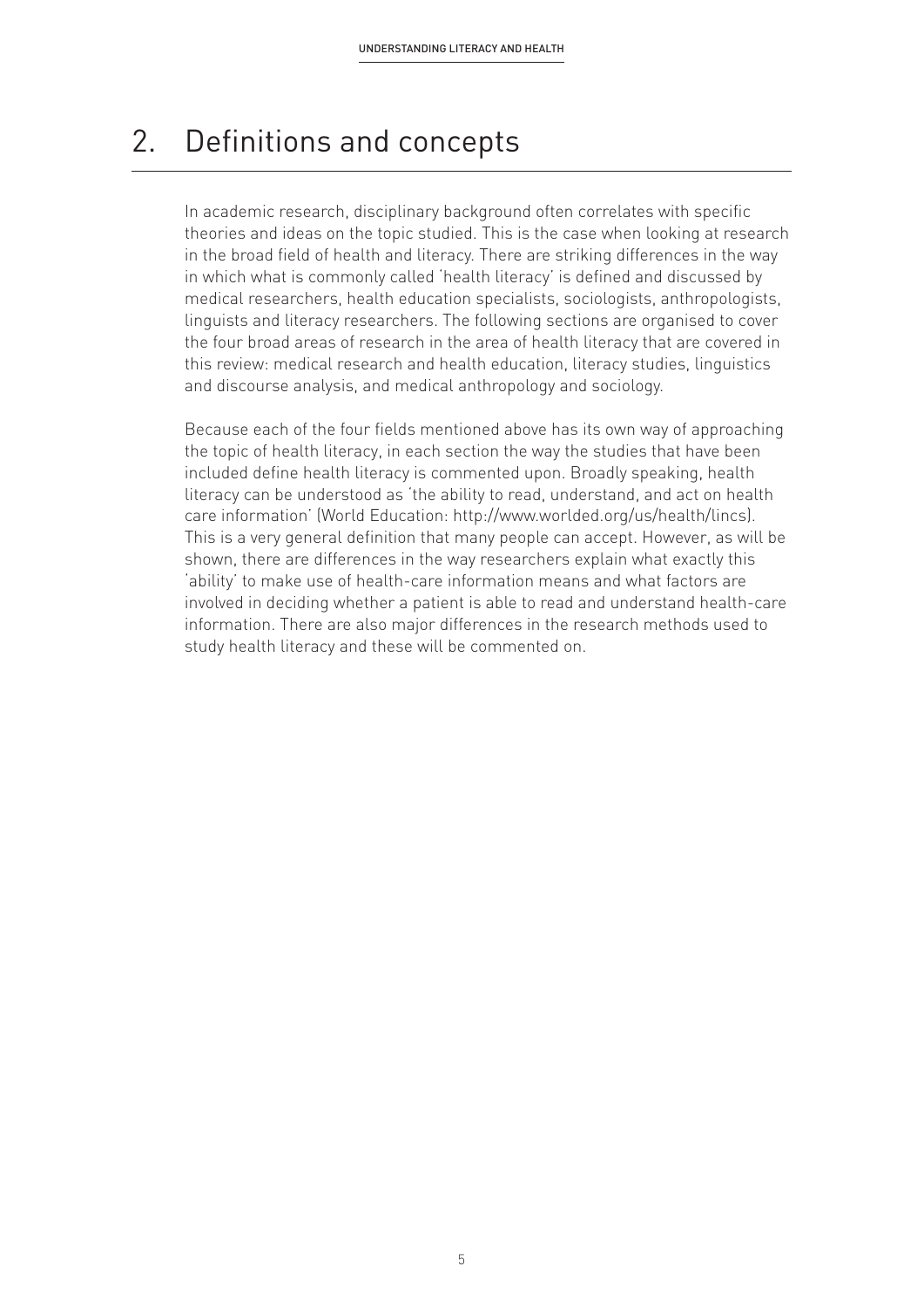### 3. Medical research and health education

From the literature that we looked at, it seems that medical researchers and public health specialists frequently conceptualise literacy as a cognitive ability or a skill that can be measured and controlled (see for example Weiss et al. 1995, Baker et al. 1999). Such a view of literacy is usually called a 'skills view' of literacy (Papen 2005, Barton 2007). The idea of literacy as a skill is close to what others mean when they talk about 'functional literacy' (Verhoeven 1994). The term functional literacy is also used by many medical researchers interested in patients' literacy (see for example ten Have et al. 1991). To be functionally literate means to be able to perform activities and roles involving the use of written texts in a socially acceptable and desired way. It also means that people are able to cope with the often complex information and communication practices characteristic of our modern society. For patients, this means that they can understand a piece of health information to the extent that it allows them to use this information for its intended purpose and for their own benefit. But health literacy is not only about understanding information: it is also about being able to communicate health information (Gazmararian and Parker 2004). This is important both for health professionals and their patients. Without the latter being able to tell them what they are experiencing, it is very difficult for a physician to make a diagnosis. In our own study, we found this aspect of health literacy to be very important, in particular for those of our participants whose first language was not English.

We can see from the above, that medical researchers define health literacy to include reading, writing and oral communication skills in relation to health. In addition, the term health literacy is often understood to also include knowledge about health and disease, about treatments and ways of keeping oneself healthy (see for example McMurray et al. 2007, Morrow et al. 2007). Thus, the concept of health literacy can be quite broad and this is similar to how we talk about literacy in relation to other areas. For example, when we refer to computer literacy, we also often mean more than being able to know what functions the icons on a computer screen stand for. People with high computer literacy are expected to also understand how a computer, including software and hardware, works. We can see from the above that what researchers do or don't mean when they talk about health literacy is not easy to specify and it often is a matter of debate.

Medical scientists often think of different degrees or levels of health literacy that can be found among patients. Accordingly, much research in the medical field aims to develop and apply tools to measure patients' health literacy levels (see for example Davis et al. 1991; Parker et al. 1995; Moon et al. 1998; Parikh et al. 1996; Bennett et al. 1998, Baker et al. 1999, 2004; Gordon et al. 2002; Wallace et al. 2006, 2007). Based on such assessments, researchers and medical education specialists attempt to predict the likelihood of patients benefiting from written health information and from health services more generally (Weiss et al. 1995). Such research has found, for example, that people with low levels of literacy are less likely to be aware and make use of screening and prevention facilities (Lindau et al. 2002). They have also been found to be less likely to adhere to prescribed courses of treatment (Kalichman et al. 1999) or to know much about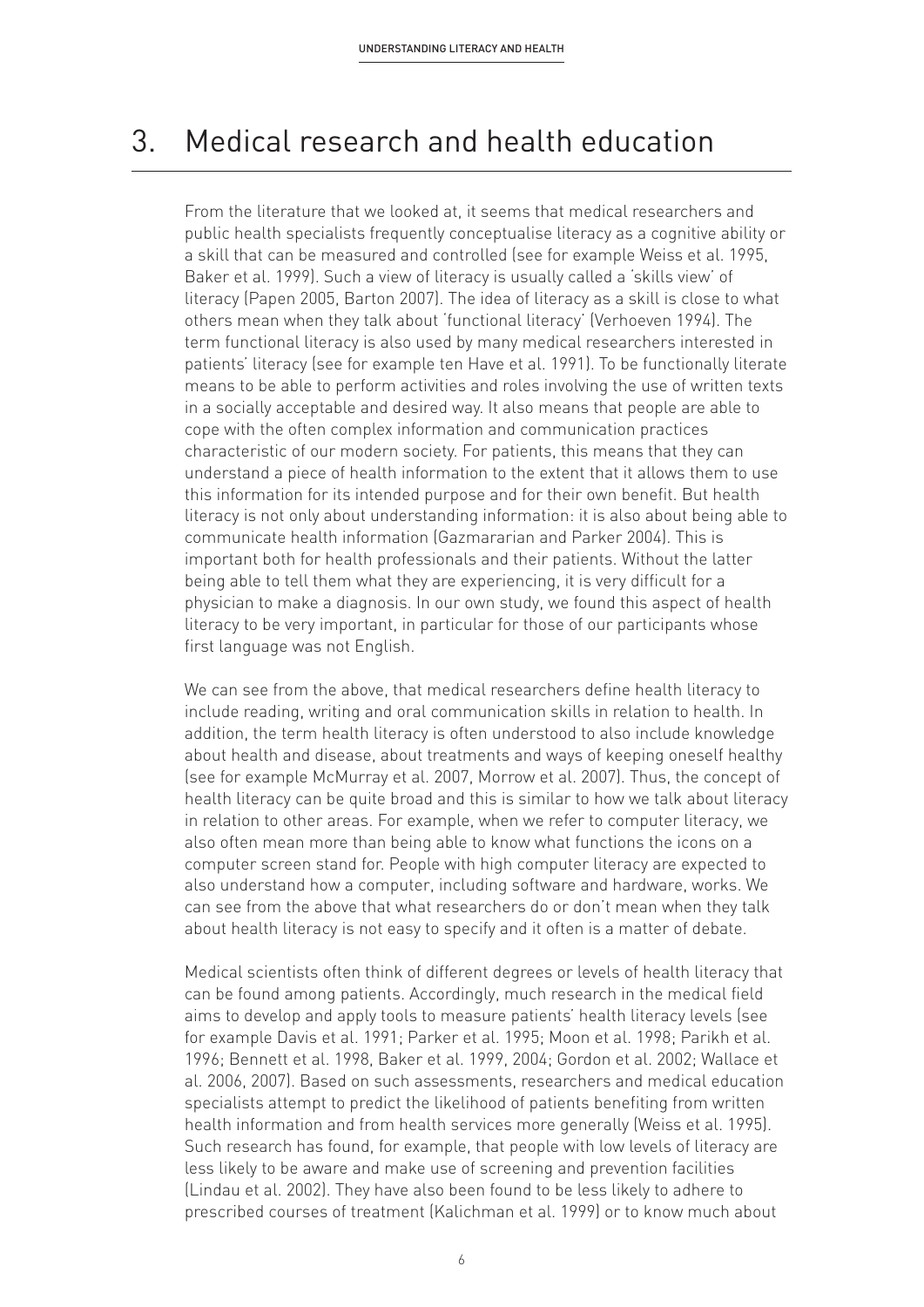their chronic disease (Williams et al. 1998). These findings are important because they show that, as in many other areas where complex knowledge is required, people only participate to a limited extent and they only make partial use of services and opportunities.

Over the past 10 years, attempts to clarify the relationship between patients' health literacy (as measured by a health literacy test), their health-related behaviour (e.g. adherence to treatment) and their health outcomes (their general health as well as the success of specific treatments) have continued to be at the forefront of medical research into health literacy. This is indicated by the large number of studies published in 2006 and 2007 (see for example Mancuso and Rincon 2006, Gazmararian et al. 2006, Paasche-Orlow et al. 2006, Yin et al. 2007). Health literacy tests have also been used with specific populations, for example elderly persons (Sudore et al. 2006, Wolf et al. 2006, Baker et al. 2007) or Spanish-speaking immigrants to the US (using a Spanish version of a test first designed in English, see Lee et al. 2006, Bennett et al. 2007, Guerra and Shea 2007). There are now also tests to measure 'functional oral health literacy' (Gong et al. 2007, see also Richman et al. 2007). US-based researchers have been at the forefront of medical research into health literacy and the most commonly used tests to measure patients' health literacy levels were all developed in the US. However, these tools are also being used for research in Britain (see for example Beaver and Luker 1997, Gordon et al. 2002, Dani et al. 2007).

Parallel to developing health literacy tests, medical researchers have studied the readability of health documents such as consent forms (Raich et al. 2001) or patient information leaflets (see for example Basara and Juergens 1994, Newton 1995, Glazer et al. 1996, Guidry and Fagan. 1997, Molina 2001). Many of these studies match sample texts with assumed 'reading ages'. They measure literacy levels of health texts by comparing them with levels of formal literacy obtained by children in schools. One such study, carried out in the UK, looked at the readability of patient-information booklets on breast cancer. Using tools developed in the US, the study found the information booklets to have a high reading age and to be unsuitable for many women (Beaver and Luker 1997). Studies assessing the complexity of health texts are helpful when we try to predict how a particular group of patients might react to a specific text, such as a leaflet on diabetes. But these studies can only offer approximate indications of how accessible the text might be and they cannot tell us anything about how it is read in specific situations by particular patients. Another strand of research seeks to find out more directly from patients what they think about texts such as information leaflets. Such studies use surveys and interviews to ask patients specific questions about health texts and any difficulties they may have in understanding them (Weiss et al. 1995, Raymond et al. 2002). Such research can have unexpected results. A recent study of the information needs of first-time mothers over 35 years of age has found that many of these mothers, rather than feeling empowered by the large amount of information received from their midwives and nurses, were overwhelmed and worried about knowing too much (Carolan 2007).

In recent years there has been much research on information provided through the internet (see for example McLellan 1998, Kalichman et al. 2001, Berland et al. 2001, Gafni et al. 1998, Bental et al. 1999, Nicholas et al. 2001, Smart and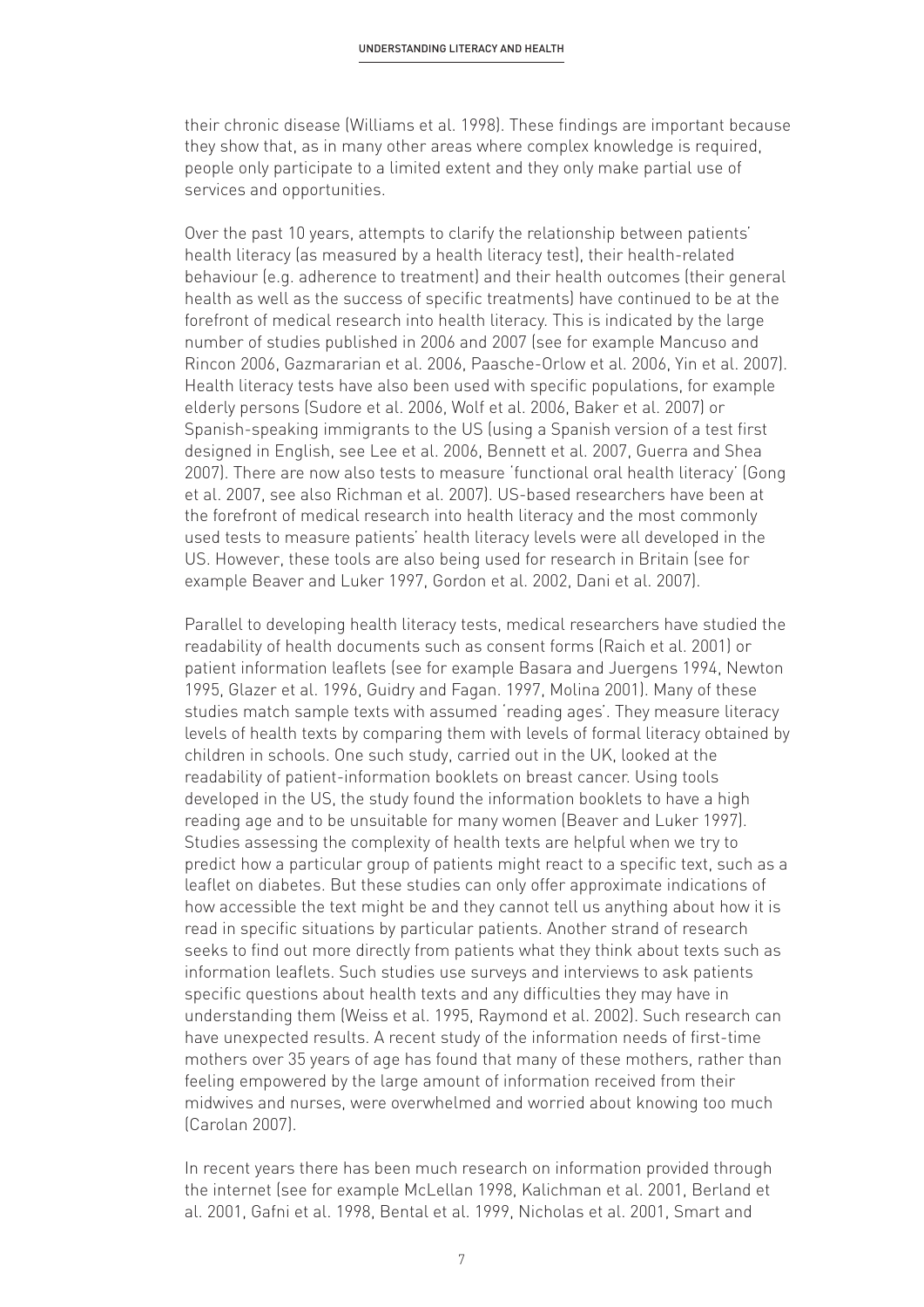Burling 2001, Eysenbach and Kohler 2002). The internet is a focus of interest for medical researchers as well as those in the field of communication studies. Many of these studies are concerned with how accessible information published on the internet is and what its quality and reliability is. Other studies focus directly on the patient as the user of internet-based information and they address the role of the specific personal and cultural context within which lay people deal with any issues related to health and disease. An example is Drentea and Moren-Cross' (2005) recent study of an internet website for mothers. They privilege the users' (i.e. the mothers') perspective and examine the role of virtual communities in developing support amongst mothers outside the formal health-care system. For example, they have studied how mothers help each other by sharing information and providing explanations of messages received from doctors or found in books or on websites.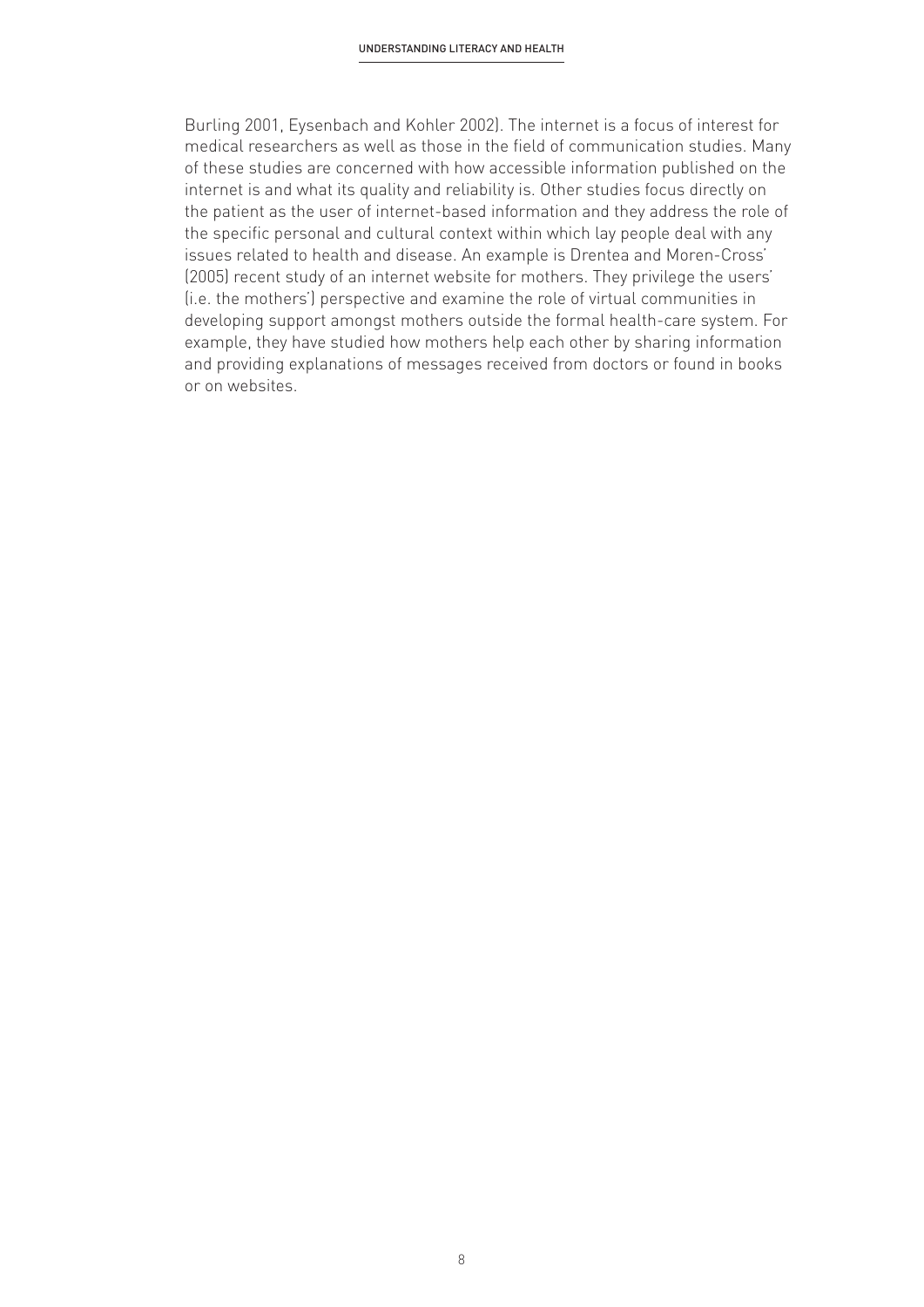### 4. Literacy studies

In the previous section, research on health literacy carried out by medical researchers and health educators was summarised. Now the focus is on Literacy Studies, a field of research populated by linguists, education researchers, psychologists, social anthropologists and others. Literacy Studies is a field of research that is concerned with the role of reading and writing in different social contexts and situations, and by different groups of people. The focus of Literacy Studies goes beyond reading and writing in schools and formal education. It is interested in looking at the importance of literacy in people's everyday lives and in institutions and workplaces. This is also what makes Literacy Studies relevant for the topic of this literature review. A small number of studies have looked at the role of written texts in health-care contexts and these will be discussed later in this section. Before this, how literacy researchers define reading and writing, and the extent to which their understanding of literacy differs from the way the medical studies referred to in the previous section think about literacy, will be explained.

In the previous section, the skills view of literacy was introduced. In recent years, literacy researchers, in particular those seeing themselves as belonging to the 'New Literacy Studies' or NLS (see Gee 1996; Street 1993, 1999, 2001; Papen 2005) have suggested that literacy is 'more than skills' (Papen 2005; see also Street 1993, 2001; Barton and Hamilton 1998). They see literacy as encompassing more than a fixed and measurable set of cognitive abilities. Instead, they conceptualise literacy as social practices: as activities which are always embedded in specific situations and contexts and whose characteristics and meanings can only be understood within these contexts.

Most people find it relatively easy to accept diversity in spoken language. But there is also a lot of variation in written language. What we do with written texts and what functions they serve varies greatly. In our daily lives we make use of many forms of texts; these use many stylistic varieties of written language and they serve many purposes. A sign at the hospital is designed to help patients find the place they are looking for. An email written to a friend conveys news or primarily aims to let them know that we have not forgotten about them and are keen to stay in touch. Other texts serve other purposes. So if we look at the uses and meanings of written texts in our everyday lives, we can see many different 'literacy practices' (Street 1993, Barton and Hamilton 2000, Papen 2005). Health literacy practices are a specific set of such literacy practices: those dealing with physical and mental well being, with diseases, their symptoms and treatments.

In its most straightforward sense, the term literacy practices can be translated as denoting the 'uses and meanings of reading and writing' (Papen 2005). In order to explain precisely what this means, we need go back to what we said earlier about literacy: that it is always embedded in specific activities and contexts. The concept of literacy practices links reading and writing to such contexts. Practice refers to social activities, which we recognise as belonging to a specific domain of our lives or of society. The social practices of classroom teaching (Fairclough 2003) are a good example. Health-care practices are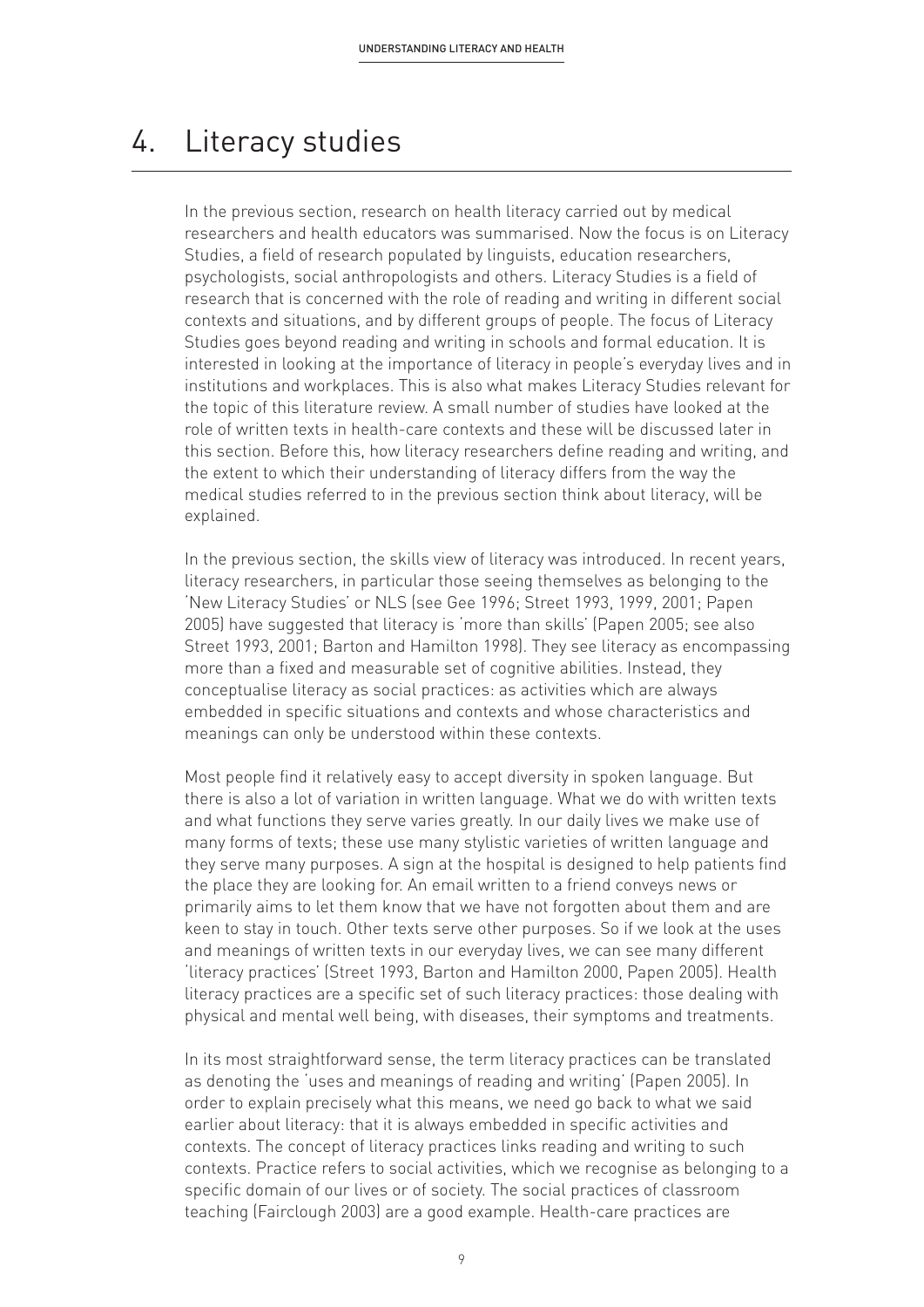another example. Completing a registration form is part of hospital admission practices and these in turn belong to the domain of health care. The practices of health-care provision in England include the ways of working of the NHS and other providers, the rules and conventions that govern the NHS and the social relationships between health-care providers and patients. As with any other social practices, health-care practices are characterised by a degree of stability and regularity – there are conventions, rules and common ways of accomplishing things. In addition, health-care practices are based on a recognised body of knowledge and expertise that informs standards of good practice. Related to this, there are expectations about people's behaviour and shared goals and who is in charge of what (e.g. doctors, because of their medical expertise, make the diagnosis). But there is also some variability – not everything always goes according to plan and people don't always behave in the way they are expected to. This is important for research on health literacy, because it means that how specific patients engage with a piece of information received from their healthcare provider, or a form they were asked to complete, does not just depend on their general educational level but is related to many other factors and can never be fully predicted and controlled. More about how the idea of literacy as social practice can inform research on health literacy follows.

#### **Literacy as social practice: what does this mean for research on health literacy?**

The idea of literacy as social practice is very relevant to research on health literacy, as already mentioned. It allows researchers (and practitioners) to move beyond the skills people theoretically have, as measured in literacy or health literacy tests. Instead, we can attend to concrete situations where people use their literacy to accomplish specific activities and fulfil particular goals. Rudd et al. (2004), for example, have accompanied patients walking through a hospital to try and understand what sense they make of the signs around them and whether they had any difficulty finding their way through the hospital. Studies such as this one can identify the factors contributing to patients understanding or not understanding health information, whether they find it relevant or ignore it, who might help them in negotiating their way around the literate environment of the hospital, etc. Rudd and her colleagues (who are researchers of public health) carried out a qualitative study, working with a small number of patients. Most research in Literacy Studies is also qualitative, involving a limited number of study participants.

There is little doubt that literacy and health are related and that people with lower levels of education are likely to have less access to health care and in general are likely to have poorer health than those who are better educated. There are many studies confirming this link (for example, for the UK see Black et al. 1980, Stationery Office 1998; for the US see Pamuk et al. 1998; for Canada see Health Canada 1999; and for Australia see Harris et al. 1999) and literacy researchers (including myself) do not deny that there is a connection between education and health. But the studies referenced here also acknowledge that socio-economic status is closely related to education. This suggests that income is an important factor in relation to health. We can see from this that the precise ways in which education (and with it literacy) and health are related aren't fully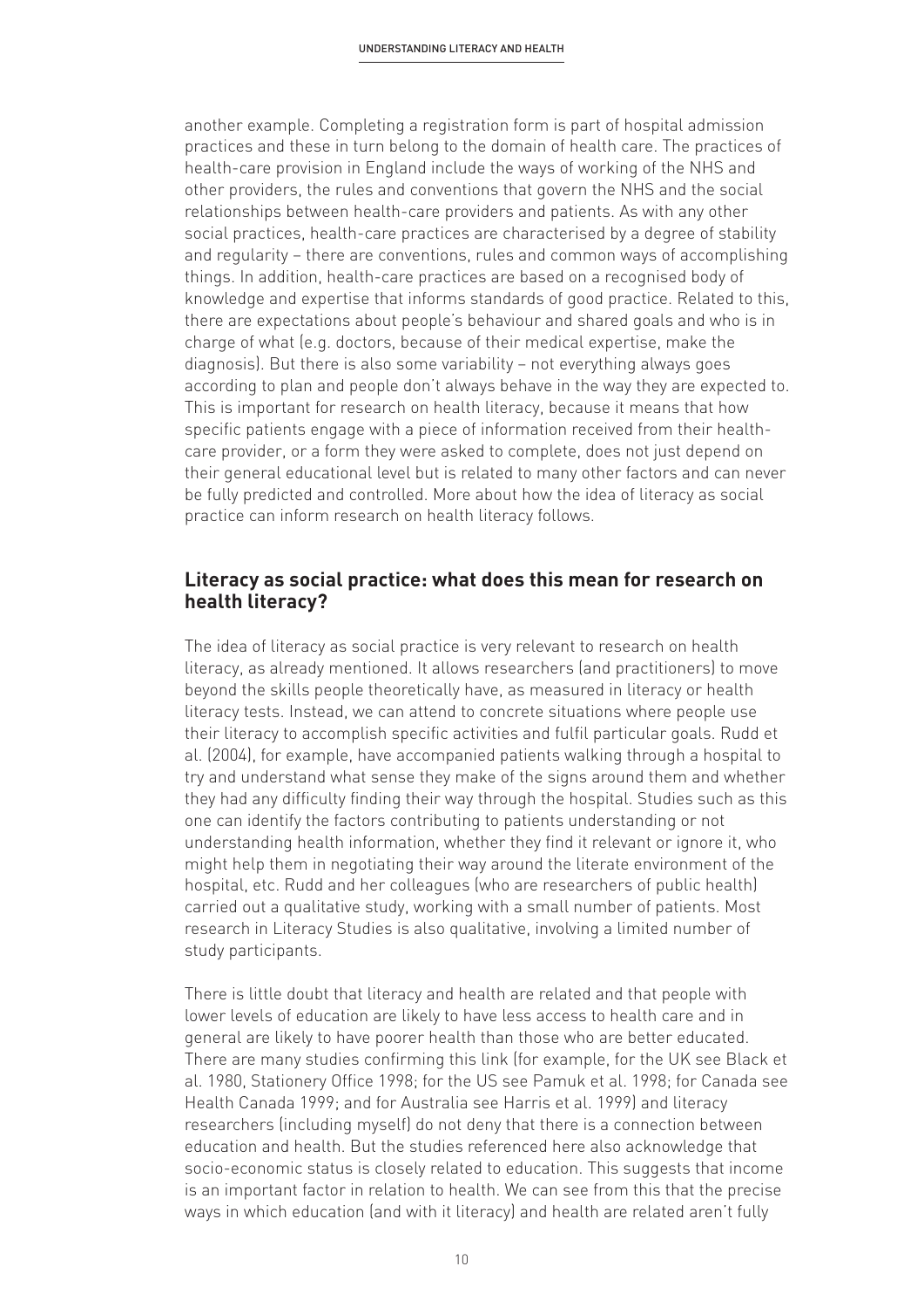clear. Freebody and Freiberg (1997, 1999) have pointed out that many studies on literacy and health carried out by medical researchers have been unable to specify what exactly the relationship between literacy and health looks like. In some cases, this is because these are large-scale surveys which have to generalise and cannot include details of individual cases. In other cases, they are based on health literacy tests that measure abstract skills but cannot tell us much about how specific patients in specific situations deals with particular texts. The issue is further complicated by the fact that not all medical studies which intended to confirm the assumed link between literacy and health have actually found a correlation. Guerra and Shea (2007), for example, found that in a sample population of 1301 Latino and African-American adults there was no significant relation between functional health literacy and physical and mental health status. Others have also acknowledged that the evidence linking health literacy to differences in health status or risky health behaviour is patchy (Howard et al. 2006, Wolf et al. 2006). These studies confirm Freebody and Freiberg's view.

Qualitative studies on health literacy, such as the work by Rudd and her colleagues, can help us specify the kind of relationships between health and literacy that large-scale surveys (such as the ones mentioned in the previous section) have identified. Small-scale qualitative research has the advantage that it can study people in more detail and over longer periods of time and, because researchers try to establish close relationships with their informants, there is greater chance of people offering their detailed views on an issue as private and sensitive as their own health. This has the potential to make it easier for the researcher to understand the complexity of individual circumstances and the reasoning behind their decisions and actions. In the Literacy, Learning and Health project, we found that for many of the students it was difficult for them to talk about their health issues in detail, and only those people who we had time to get to know well were ready to share their experiences with us.

Literacy researchers working on health tend to use qualitative methods, focusing their attention on specific patients or groups of patients, aiming to find out how they engage with the literacy practices of specific health episodes. Dray and Papen (2004) have discussed the case of one of the authors engaging with a leaflet given to her by her physician. They have also looked at what other information she drew on, independent of what she was given by her GP. Fawns and Ivanic (2001) describe the experiences of six university students using a particular form to apply for support from the NHS with their health-care costs. They found that the students had difficulties with particular parts of the form, for example specific terms. The form asked them intrusive questions about their personal financial situation, and while they generally accepted that this had to be so, the students struggled with the limited space they had to explain the details of their case. The form is powerful because it serves as a gatekeeper regulating access to resources. Freebody and Freiberg (1997, 1999) have explored the role of written texts in communications between doctors and patients. They have, for example, described a consultation involving a GP and his elderly patient who suffers from headaches. In response to her request for more and stronger medication, her GP refers her to medical research that believes most headaches to be caused by stress and therefore to be unlikely to respond to medication. These remarks show the doctor relying on knowledge which is part of the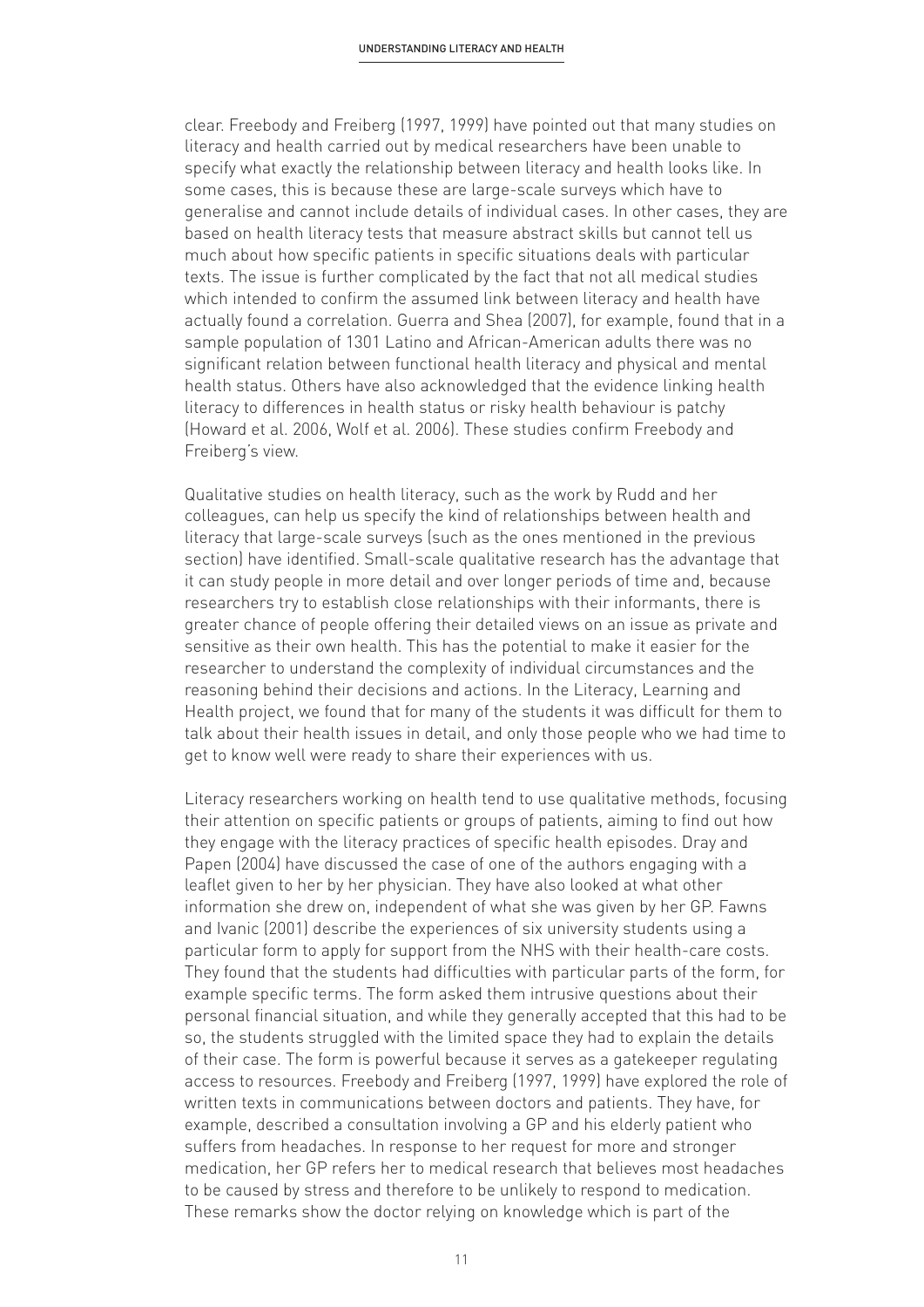authoritative body of medical expertise contained in medical journals or research reports (Freebody and Freiberg 1999). This example shows the importance of social relationships in health-care settings. The doctor's authority is secured because it is codified in written form. By contract, Freebody and Freiberg (1997) show that patients' own information sources (e.g. neighbour's advice, something heard on the radio or seen on TV) are likely to have less status.

The studies by Fawns and Ivanic, Dray and Papen, and Freebody and Freiberg suggest that health literacy, as indicated earlier, is a complex phenomenon that depends on many personal and contextual factors. However, a broader more socially-oriented view of literacy is not only supported by literacy researchers. A recent book, *Advancing health literacy: A Framework for Understanding and Action* (Zarcadoolas et al. 2006), written by three health scientists, suggests that health literacy needs to be conceptualised in a broad way, including attention to community issues, culture and social contexts. This echoes the views of literacy researchers working on health. Another recent article, also from within the medical field (Lurie and Parker 2007), proposes to view health literacy as a community or neighbourhood issue.

Before finishing this section, I would like to point out that when we talk about literacy as a social practice, we do not deny the nature of literacy as the skills of coding and decoding letters, words and sentences (Papen 2005). In relation to health, as a literacy researcher, I do not deny that some health texts are more complicated than others and that it requires literacy skills to be able to decipher and make meaning of such texts. But what allows a patient to make sense of a text and use it for her own benefit does not depend on her literacy ability alone. It depends also on other factors, for example the patient's relationship with the physician, her emotional state, or whether she will be able to draw on others for help. In a sense, a skills view and a social practices view of health literacy (or literacy more generally) can be seen to complement each other, each focusing on different aspects of what happens when we read or write. As explained elsewhere, one highlights the cognitive and technical aspects, the other the social and cultural side of it (see Papen 2005).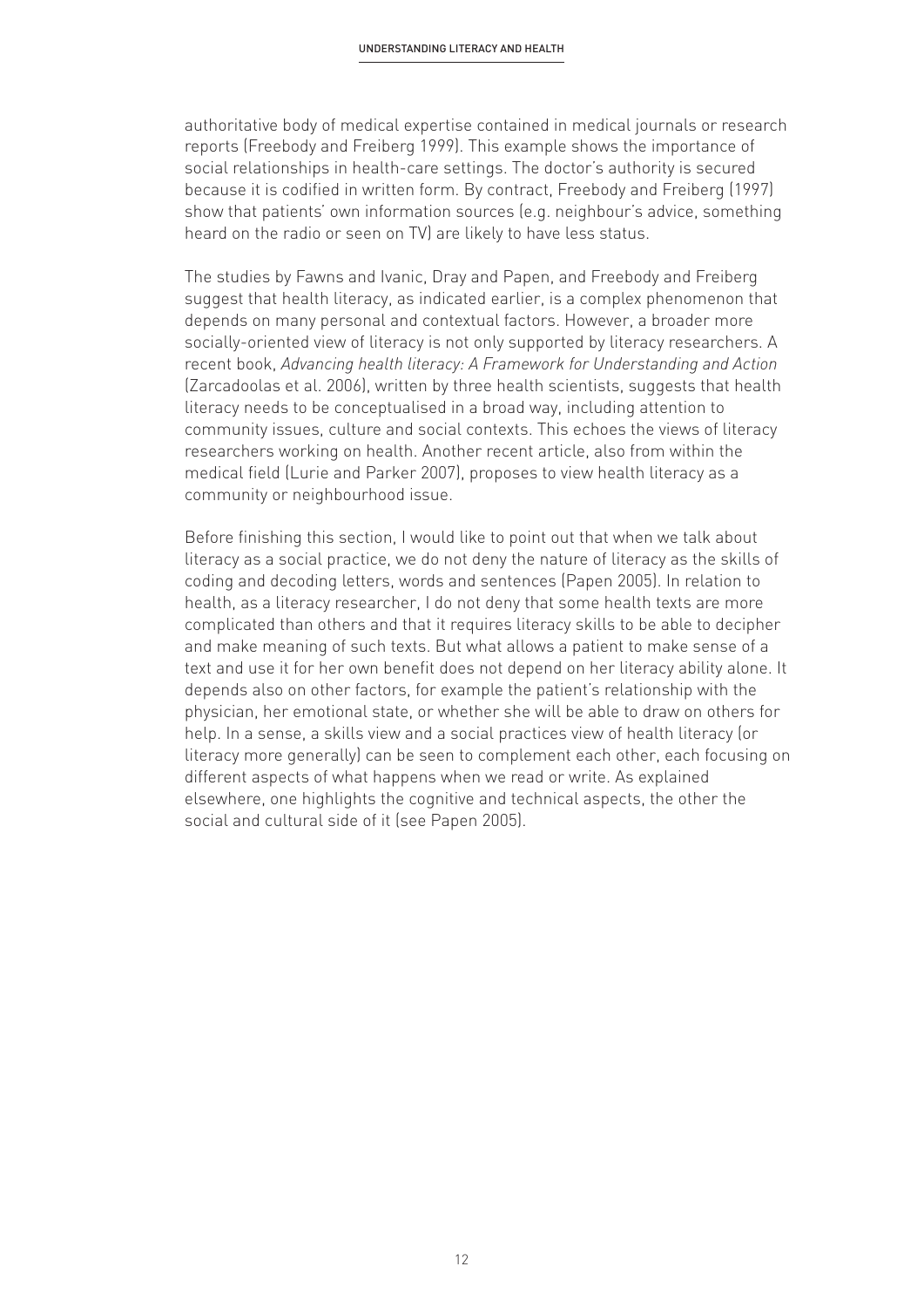### 5. Linguistics and discourse analysis

A third strand of research in the area of health and literacy covers studies by linguists and discourse analysts. Such research examines the discourses, genres and language of written health information, such as health education materials (Seidel 1990, Wall 2001), pharmaceutical brochures (Coupland and Williams 2002), leaflets instructing patients on specific treatments (Holden 1996) and food labels (Cook and O'Halloran 1999). Other studies have examined media texts such as newspapers (Lupton 1992, 1997,1999; Seale 2001), magazines (Coupland and Williams 2002) and TV shows (Harter and Japp 2001). There are also many studies on conversations between health-care providers and patients (see for example Mishler 1984, Maynard 1991, ten Have 1991, Barry et al. 2001). Some of these have specifically examined power relations between patients and health professionals (Wodak 1996; Roberts and Sarangi 1999, 2002; Candlin 2000).

The above studies on written texts are relevant for research into patients' health literacy, because leaflets, magazines articles, TV programmes as well as internet websites, are the kind of texts patients may be expected to or may want to read. For example, the literacy and ESOL students participating in the Literacy, Learning and Health project held their own views and beliefs about the health matters that concerned them. They drew on a range of written texts as resources to help them make sense of what they experienced and to take decisions regarding courses of action suggested by their doctors (Papen and Walters 2008). In doing so they engaged with 'medical knowledge' passed on to them through the words of physicians and nurses or through written texts. Macdonald (2002) has discussed what happens when 'expert' knowledge is communicated to the patient in the institutional context of the medical encounter. During a consultation, authority is commonly granted to the physician and their expertise, whereas the patient is positioned as the recipient of knowledge. This reminds of the example of the GP and his elderly patient with the headaches mentioned above.

Many health-information leaflets also position patients as in need of instruction. Discourse analysis can show how this is done by using specific grammatical forms or medical jargon. For example, a leaflet might refer to the patient primarily in passive voice: this signals that something is done to the patient or that the patient is the recipient of knowledge and actions. Doctors, by contrast, tend to be referred to in active voice (see Holden 1996, Dray and Papen 2004). In her analysis of publications about the use of patient-information leaflets, Dixon-Woods (2001) identifies what she terms the main 'discourses' about the patient found in education leaflets. What she means by discourses are what views doctors, health-education experts and the designers of such leaflets have about the patient. She distinguishes between a 'patient education' and an 'empowerment' discourse. The patient education discourse sees the patient as passive and receptive to instruction from the medical 'expert'. It is concerned primarily with compliance. By contrast, the 'patient empowerment' discourse promotes informed choice by patients and assumes the patient to be able to handle much more information than the patient education discourse believes. The 'informed patient' discourse (Henwood et al. 2003) is similar to the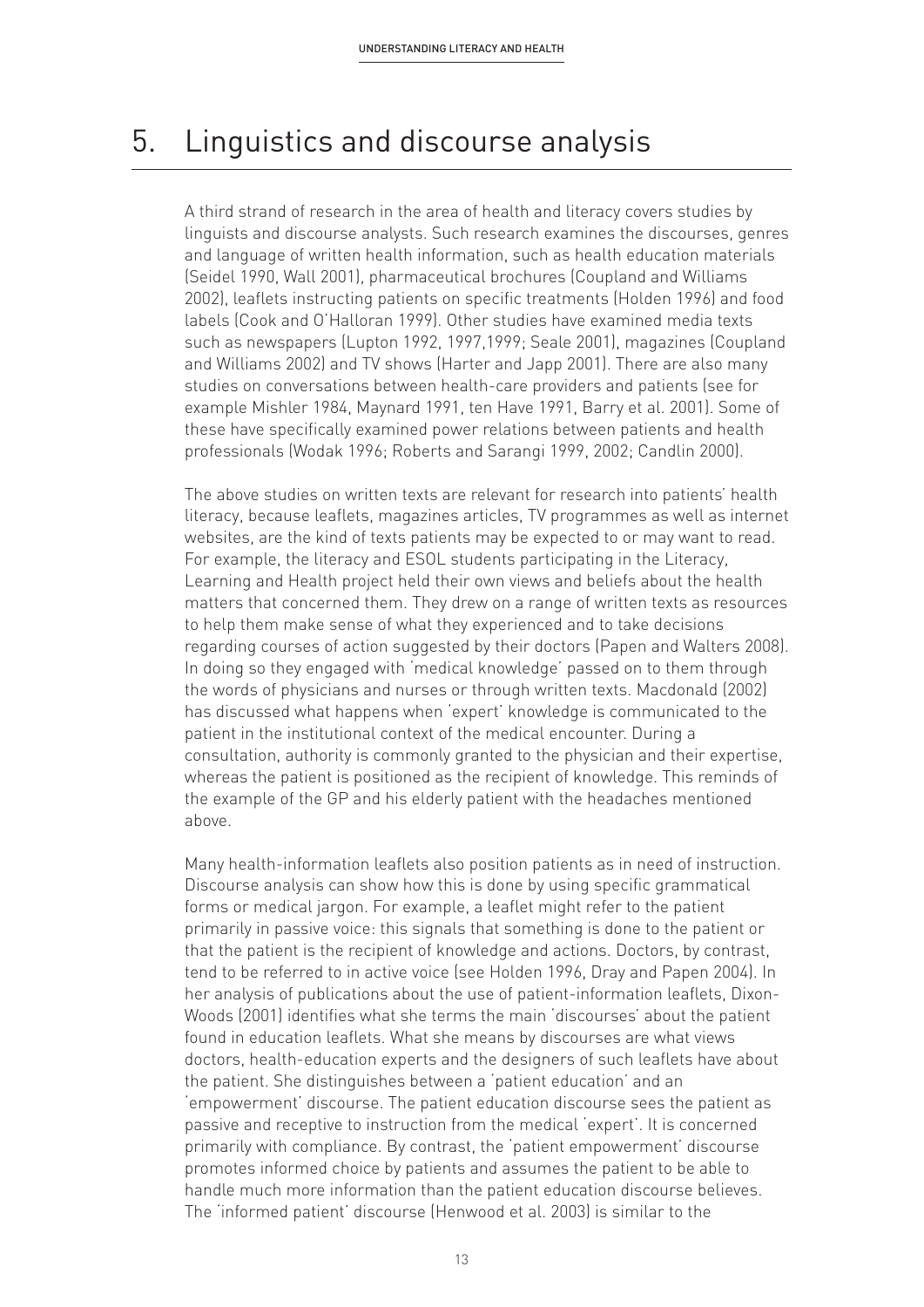empowerment discourse. It believes that the ideal patient is well informed and highly knowledgeable about her disease and can take informed decisions about her health. Understandably, this is much desired. Recent health policies have tried to support better communication between health-care providers and patients in the hope that patients can become more informed. An example is NHS Direct Online, an internet service for patients to find out information about common diseases and their treatment. Whether the ideal of the informed patient can be attained does of course relate to the question of health literacy.

At a more general level, studies such as those by Dixon-Woods, MacDonald, and others cited above are helpful to researchers and practitioners working on health literacy, because they draw our attention to the specific positions and viewpoints contained in patient education leaflets and other texts produced for the lay patient. In the Literacy, Learning and Health project we interviewed literacy and ESOL students about their experiences with information received from doctors or found elsewhere. They told us about leaflets which they had received prior, during or after a consultation and they explained what they had done with them. They mentioned other texts that they had consulted, for example books, magazine articles or internet websites. All these texts carry ideological meanings and culturally informed views, some of which may not match the patient's own individual and cultural background. Patient information leaflets do not simply convey information on certain diseases and their treatment, they reflect medical views on these illnesses and they try to communicate specific and often entrenched ideas about the individual as patient. Wall's (2001) example of breastfeeding discourses is a case in point. These discourses (or viewpoints) explain why breastfeeding is desirable, suggest that mothers should breastfeed and in so doing appeal to new mothers' sense of themselves as wanting the best for their babies. Such views are influential and they can result in women who don't breastfeed feeling bad about themselves as mothers.

As patients, we are subjected to, engage with, accept or reject the views and positions communicated to us in the health-care system. The merit of discourse analytical studies is that they identify and name such positions. Coupland and Williams (2002), for example, identify three discourses about the menopause found in printed media texts: a pharmaceutical discourse (found in pharmaceutical brochures) constructing the menopause as an ailment or disease; an alternative therapy discourse found in popular media texts; and an emancipatory feminist discourse. In the Literacy, Learning and Health project we recognised some of these discourses in our informants' accounts. Alternative therapy discourses, for example, popped up in conversations with patients, mixed with ideas about non-Western treatments. The latter were particularly relevant for understanding how some of our non-British informants dealt with illness and disease. Furthermore, the attention to power and knowledge found in linguistic and discourse analysis helped us to unbury the power relations of medical encounters, which were explicitly mentioned by some of our informants. A sensitivity to power also allowed us to see what role literacy skills played in relation to our study participants' ability to ask questions, voice their concerns and more generally benefit from any information obtained. One of our informants, for example, resented the 'big words' her husband's consultant used when telling them about his diagnosis.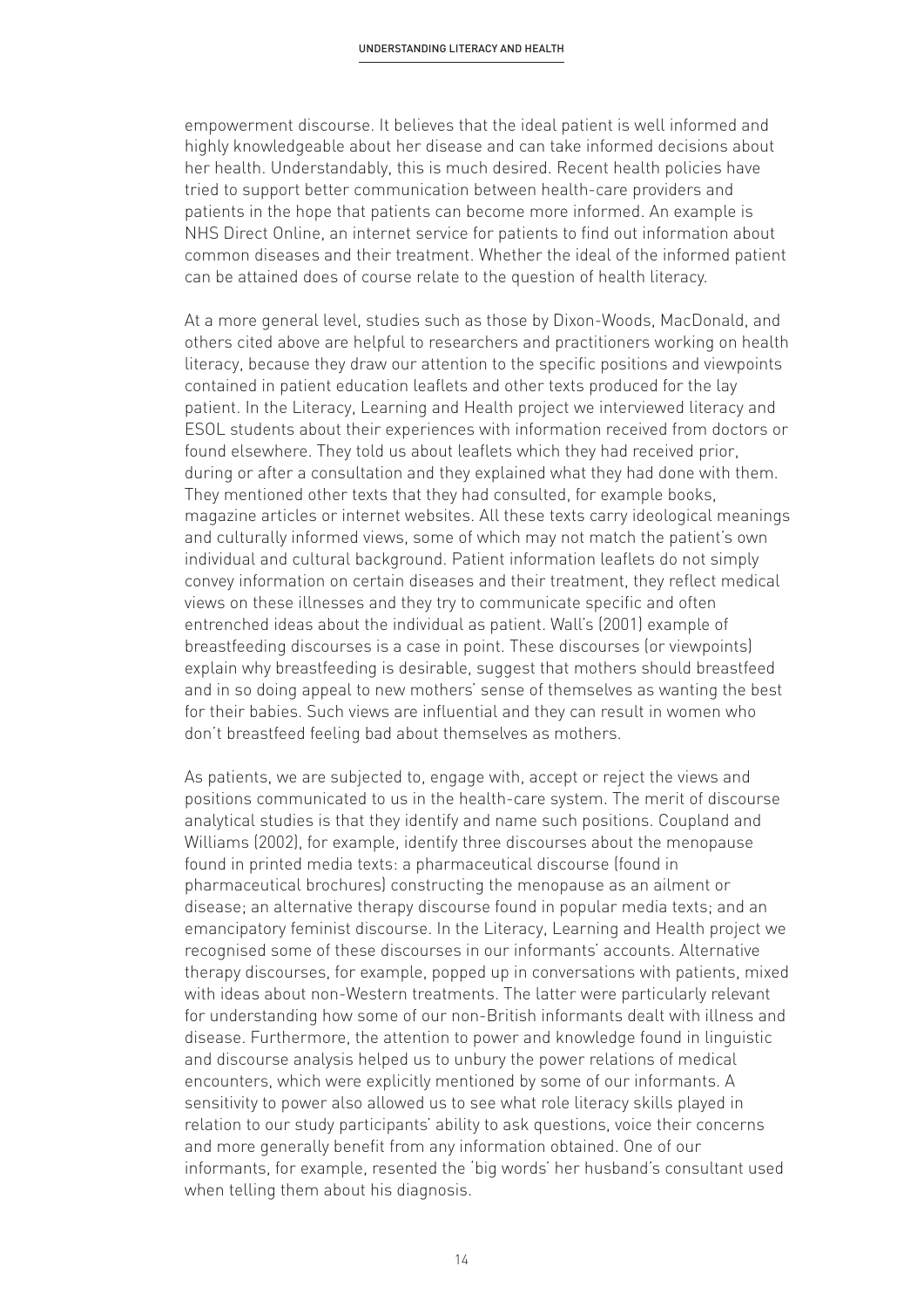### 6. Medical sociology and anthropology

Studies in discourse analysis and linguistics, such as those referred to above, partly overlap with work done by medical sociologists and anthropologists. The main difference between the two fields is that linguists and discourse analysts focus their attention more specifically on language (both oral and written) in health-care settings. Sociologists and anthropologists take a broader approach. They examine what is actually happening during a consultation or a specific treatment and how both parties' behaviour is shaped by cultural conventions, institutionally-fixed procedures as well as both actors' social background, education and language. Nevertheless, there is a fair amount of overlap in the questions both disciplines raise and some medical anthropologists have explicitly studied the role of language in health-care interactions (Kuipers 1989). Wall's (2001) already-mentioned study of Canadian educational material on breastfeeding is a good case in point. Being a sociologist, she nevertheless pays close attention to language.

Wall's study also illustrates the tendency amongst many medical sociologists and anthropologists and geographers working on health to foreground the patients' perspective, and to think of health-care systems such as the NHS as cultural spaces (see for example Lazarus 1988, Helman 1994, Gesler and Kearns 2002, Taylor and Field 2003). This makes them appealing to people who are thinking of literacy as social practice and who want to include the context of specific healthcare episodes when trying to understand how particular patients engage with specific health texts. Although this is rarely mentioned explicitly, when we talk about literacy as social practice, we also include the role of culture in our ways of reading and writing. Culture is important in relation to health and health care and this is certainly the case in a multicultural society such as modern Britain. The need to consider how people from different cultural and linguistic backgrounds think and communicate about health and disease, connects work on health literacy to medical anthropologists' interest in the cross-cultural study of medical systems (Kleinman 1978, Good 1994, Sargent and Johnson 1995). By this they mean different medical traditions and how they interact in health-care provision. These may include Western allopathic medicine (what is commonly called biomedicine and which is the dominant form of treatment in Britain), homeopathy, Indian medicine or psychology.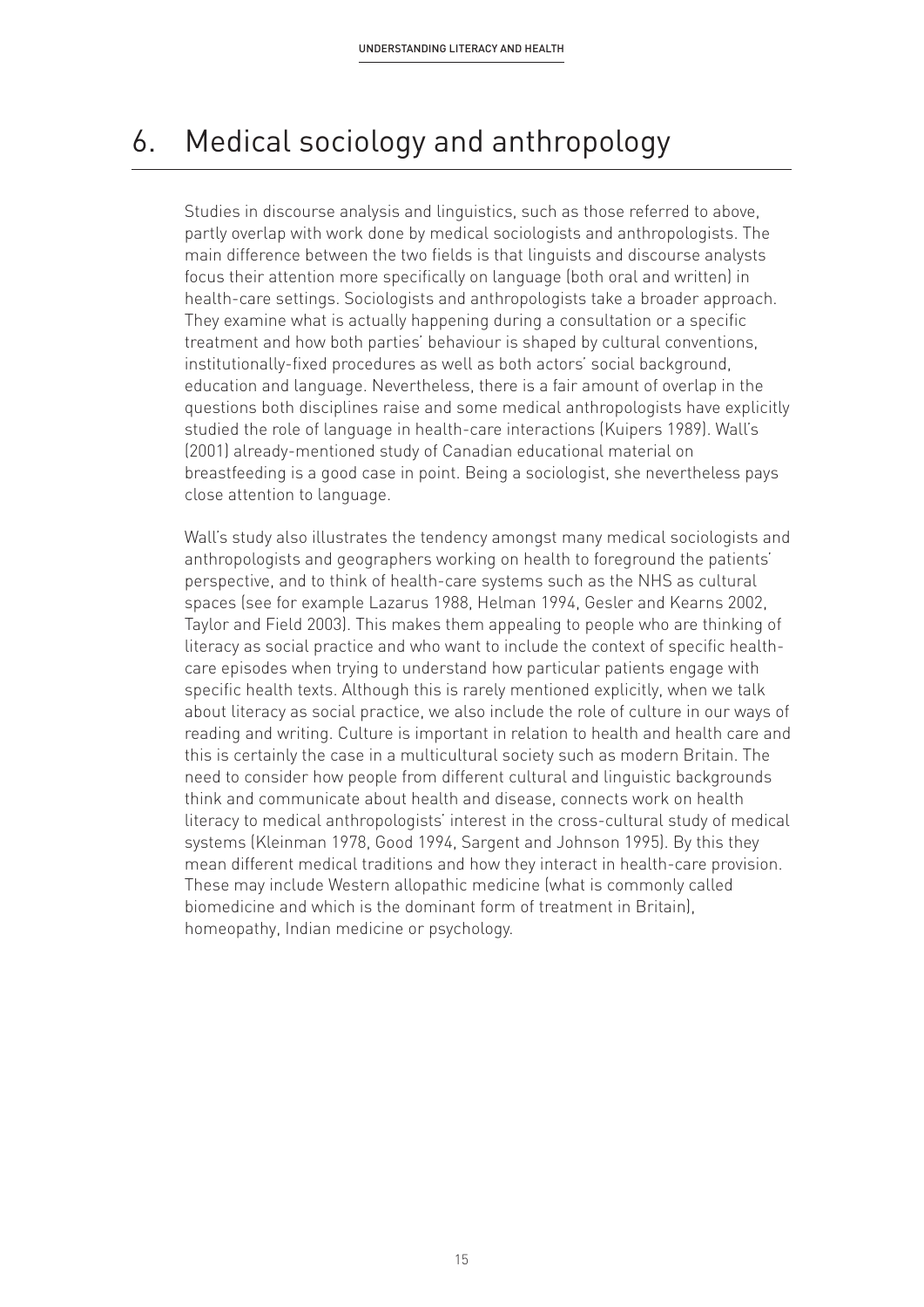### 7. Conclusions: Gaps in the existing literature

In the previous sections, the contributions of four fields of research to our understanding of health literacy were summarised. Each field has its own perspective and priorities. Medical scientists and health educators are primarily concerned with how health practitioners can identify patients who struggle with written information and what can be done to help them. Research in this area focuses on developing tools to assess people's health literacy and ways of measuring the complexity of health texts such as patient education leaflets. Literacy studies, the second field of research discussed, investigate the situational nature of reading and writing. Literacy researchers look at health literacy not in terms of the skills people theoretically have, but they try to understand the specific situations in which patients engage with health texts. They look at health literacy in contexts of use. Literacy researchers tend to concentrate on what people do with a specific text – how they use it. By contrast, linguists and discourse analysts examine the text itself in detail. By analysing their linguistic features, they try to identify how texts are likely to be read and interpreted. We can see that literacy researchers and discourse analysts come to health literacy from different but complementary perspectives. Finally, medical anthropologists and medical sociologists have a lot in common with the two previous fields. Like literacy researchers, they look at the social and personal context of health and health care. Like discourse analysts, many of them are interested in power relations and the role of the institutional context. Their focus however is broader, looking not at language specifically but at communication and social interaction in a broader sense.

The above summary and commentary on academic research in the field of health and literacy shows that there is relatively little qualitative research on lay people's (patients') strategies to access, comprehend and use the written information they receive from health-care providers (see, however, two brief chapters by Rudd 2004 and Rudd et al. 2004). The majority of studies are quantitative, based on surveys and tests. There is little in-depth research about the difficulties people with poor basic skills experience in dealing with the health-care system. The Literacy, Learning and Health project that my colleague Sue Walters and myself have conducted is hoping to fill some of these gaps (for a detailed report of our findings see Papen and Walters 2008). But many other studies are needed to improve our understanding of what health literacy is and what it means for patients in health-care contexts.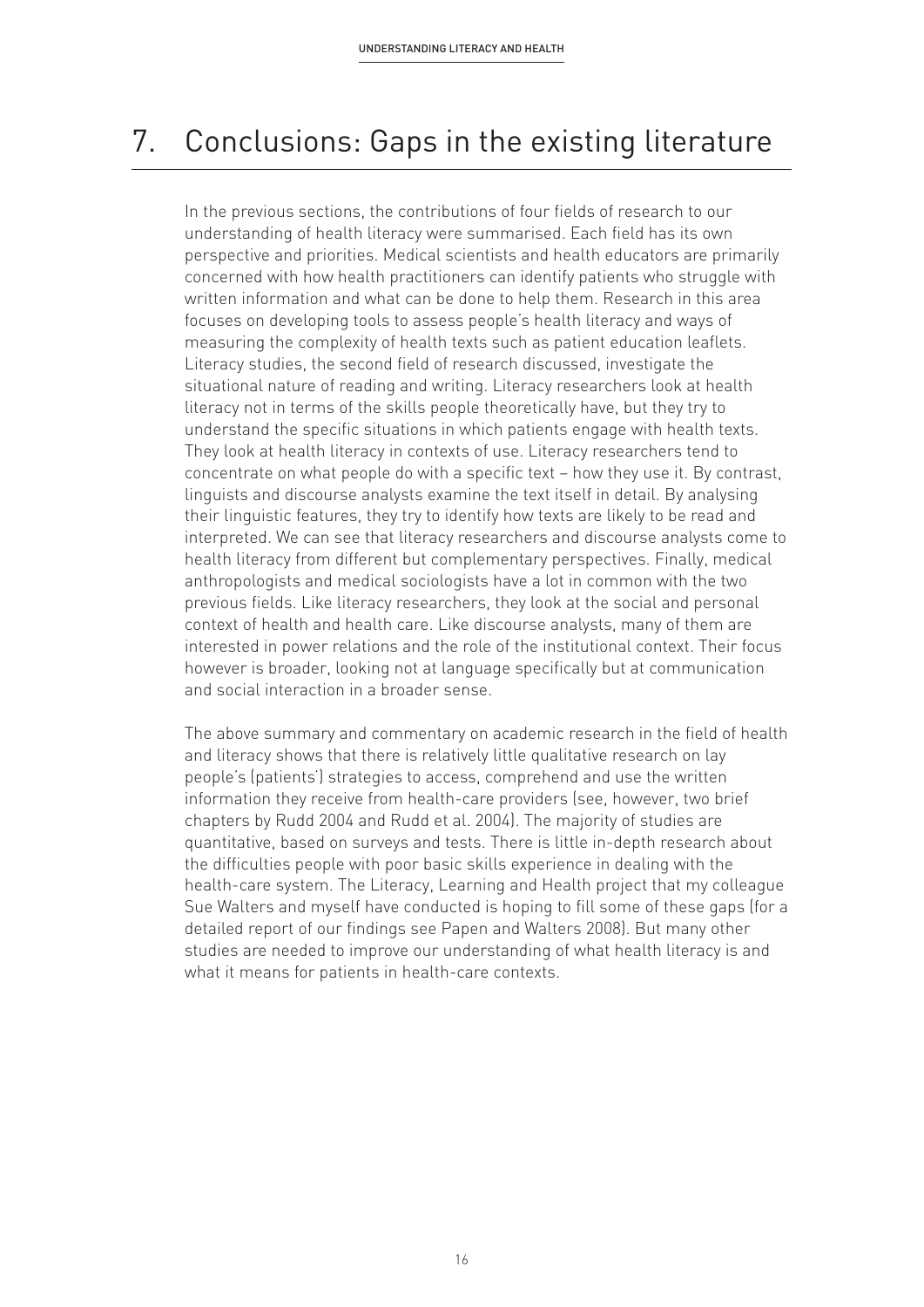# 8. The relevance of academic research on health literacy for teaching and learning

Academic research is not always of direct relevance to practitioners. Its merit may be more in how it can inform the general perspectives of those working in the practice. The above literature review shows that academic studies have much to say about the links between literacy and health generally and about how we can identify and measure what health literacy is. These insights can be useful to practitioners both in the health field as well as in adult literacy. For the present purpose, I will only comment on the possible relevance of these studies for literacy, numeracy and ESOL teachers. They may find that the broad social and cultural understanding of health literacy (proposed by literacy researchers as well as some health scientists) resonates with what they know about how their own students deal with ill health and the skills demands of health care. Thinking about health literacy in broad terms can also sensitise them to the diversity of people's reading and writing abilities and to the importance of the context. General education levels or literacy tests, as mentioned already, offer indications of how a person might engage with a piece of written information. But a broader view of literacy allows us to pay more attention to the contextual factors that explain people's behaviour or performance. This would, for example, include knowledge of the specific moment a leaflet is read, what prior information (for example from the doctor) the recipient has had and who might be around when it is read. The latter point is particularly important because many people share literacy tasks and literacy skills therefore don't only reside in individuals but in groups of people, for example families. In that sense, a person's literacy can be seen to go beyond her own skills (Maddox 2007). For literacy practitioners this means that supporting people's ability to draw on others for help with their literacy needs could be a goal of their teaching.

Research by discourse analysts can also be of interest for literacy practitioners. The use of 'critical language awareness' (Fairclough 1992) in adult literacy is not new, but is particularly relevant in the age of a World Wide Web that offers endless information, not all of which is reliable or of a high quality. Literacy teachers could use patient education leaflets as part of their teaching to support awareness of how texts are constructed – what grammar, words, phrases and images they use – and to help users of such texts learn how to 'read between the lines' and discover the positions and ideologies conveyed through such texts.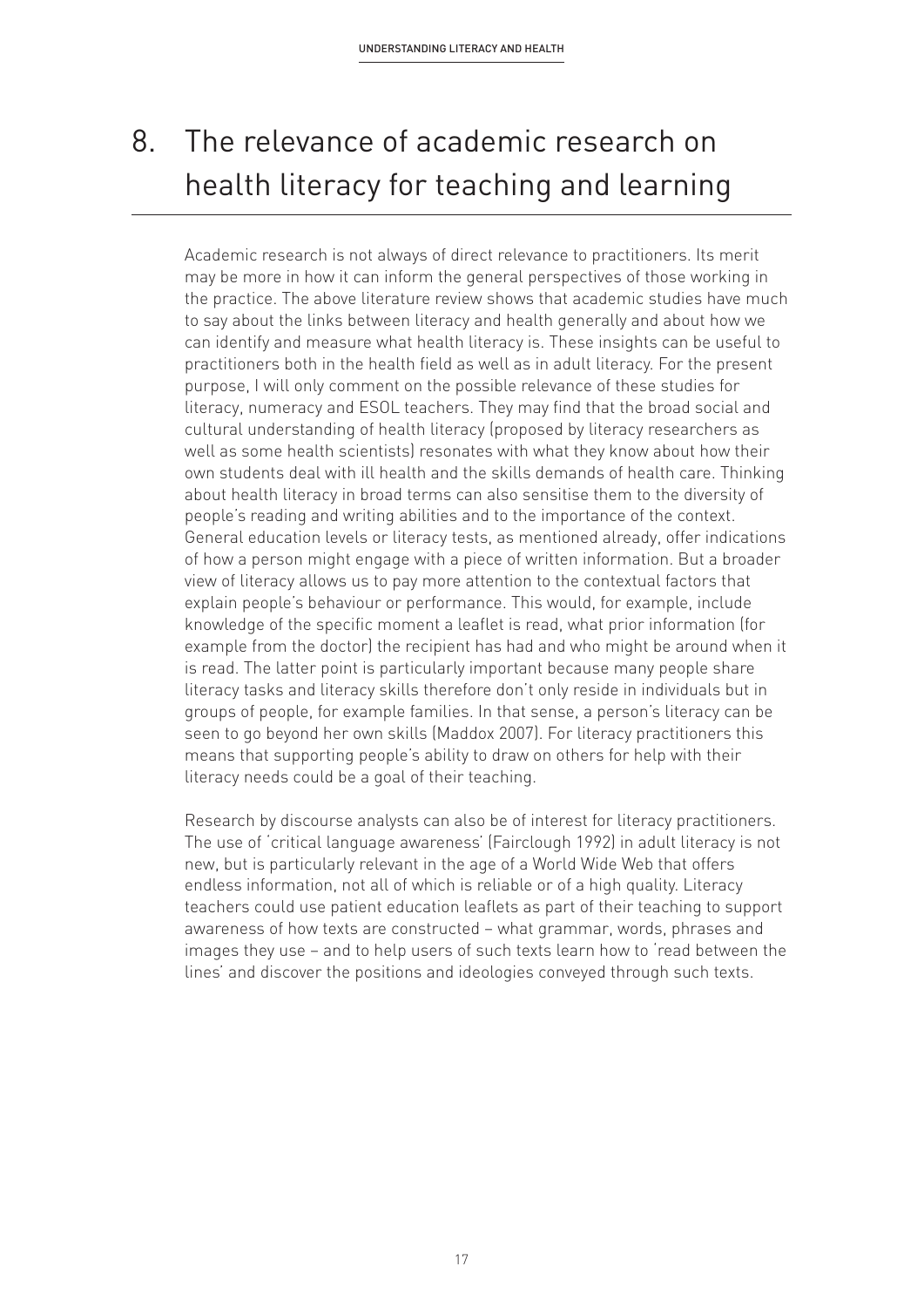### References

Baker, D.W., Williams, M.V., Parker, R.M., Gazmararian, J.A. and Nurss, J. (1999) 'Development of a brief test to measure functional health literacy.' Patient Education and Counseling 38: 33–42.

Baker, D.W., Gazmararian, J.A., Williams, M.V., Scott, T., Parker, R.M., Green, D., Ren, J. and Peel, J. (2004) 'Health literacy and use of outpatient physician services by Medicare managed care enrolees.' Journal of General Internal Medicine 19 (3).

Baker, D.W., Wolf, M.S., Feinglass, J., Thompson, J., Gazmararian, J., Huang, J. (2007) 'Health literacy and mortality among elderly persons.' Archives of Internal Medicine 167 (24): 1503–1509.

Barry, C.A., Stevenson, F.A., Britten, N., Barber, N. and Bradley, C.P. (2001) 'Giving voice to the lifeworld. More humane, more effective medical care? A qualitative study of doctor–patient communication in general practice.' Social Science and Medicine 53: 487–505.

Barton, D. (2007) *Literacy: An introduction to the ecology of written language.* 2nd edition. Oxford: Blackwell.

Barton D. and Hamilton M. (1998) Local literacies. London: Routledge.

Barton, D. and Hamilton, M. (2000) 'Literacy practices' in Barton, D., Hamilton, M. and R. Ivanic (eds) Situated literacies. London: Routledge.

Basara, L. R. and Juergens, J.P. (1994) 'Patient package insert readability and design.' American Pharmacy NS 34 (8): 48–53.

Beaver, K. and Luker, K. (1997) 'Readability of patient information booklets for women with breast cancer.' Patient Education and Counseling 31: 95–102.

Bennett, C.L., Ferreira, M.R., Davis, T.C., Weinberger, M., Kuzel, T., Seday, M.A. and Sartor, O. (1998) 'Relation between literacy, race and stage of presentation among low-income patients with prostate cancer.' Journal of Clinical Oncology 16 (3): 3101–3104.

Bennett, I.M., Culhane, J.F., McCollum, K.F., Mathew, L. and Elo, I.T. (2007) 'Literacy and depressive symptomatology among pregnant Latinas with limited English proficiency.' American Journal of Orthopsychiatry 77 (2): 243–248.

Bental, D., Cawsey, A. and Jones, R. (1999) 'Patient information systems that tailor to the individual.' Patient Education and Counseling 36 (1): 171–180.

Berland, G., Elliott, M., Morales, L., Algazy, J., Kravitz, R., Broder, M., Kanouse, D., Munoz, J., Puyol, J-A., Lara, M., Watkins, K., Yang, H. and McGlynn, E. (2001) 'Health information on the internet: Accessability, quality and readability in English and Spanish.' Journal of the American Medical Association 285 (20): 2612–2621.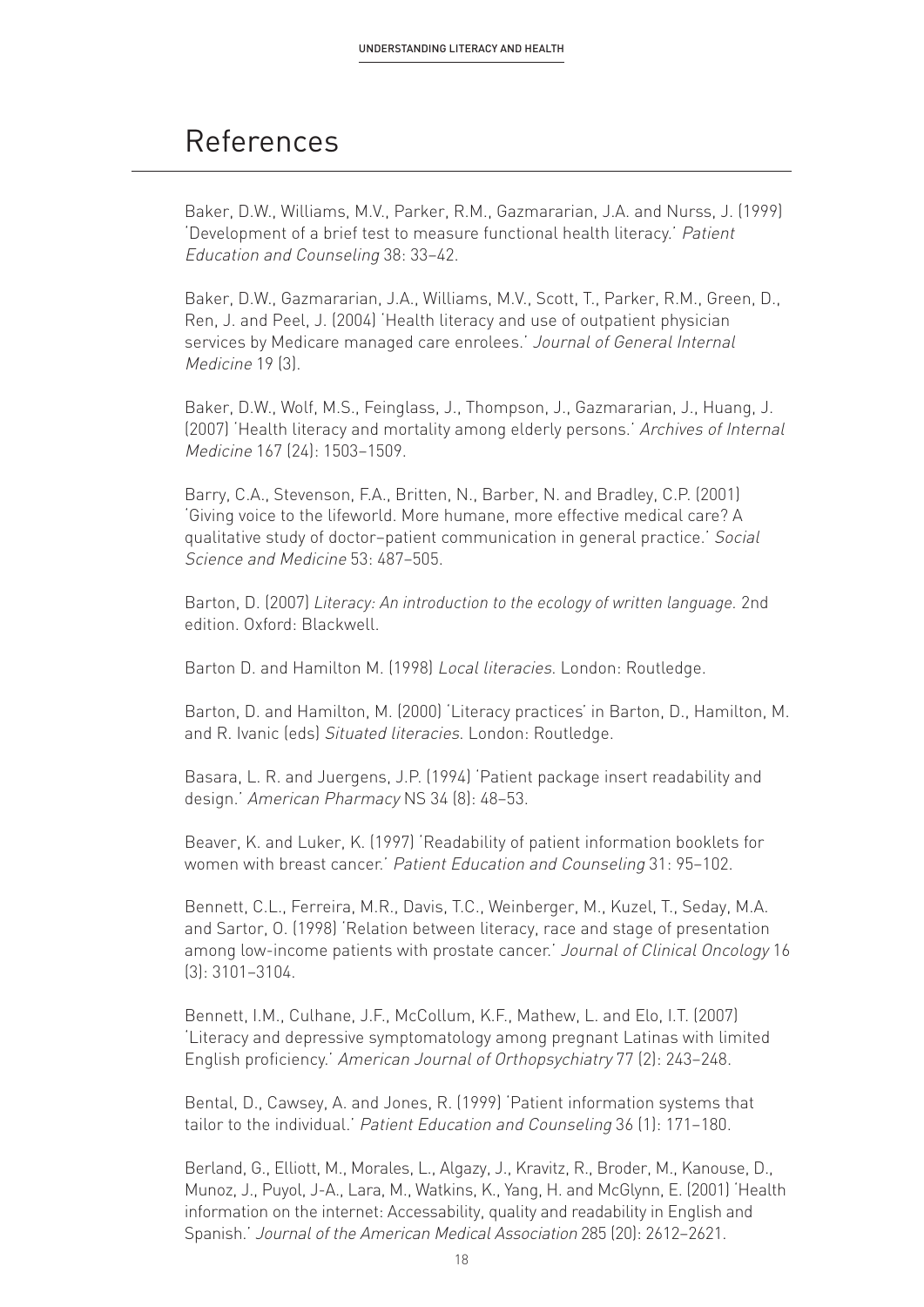Black, D. and Great Britain Working Group on Inequalities in Health (1980) Inequalities in health. London: Department of Health and Social Security.

Candlin, S. (2000) 'New dynamics in the nurse–patient relationship?' In S.Sarangi and M. Coulthard (eds) Discourse and social life. London: Pearson Education.

Carolan, M. (2007) 'Health literacy and the information needs and dilemmas of first-time mothers over 35 years.' Journal of Clinical Nursing 16 (6): 1162–1172.

Cook, G. and O'Halloran, K. (1999) 'Label literacy: Factors affecting the understanding and assessment of baby food labels.' In T. O'Brien (ed.) Language and literacies. BAAL Studies in Applied Linguistics 14, British Association for Applied Linguistics in association with Multilingual Matters.

Coupland, J. and Williams, A. (2002) 'Conflicting discourses, shifting ideologies: Pharmaceutical, "alternative" and feminist emancipatory texts on the menopause.' Discourse and Society 13 (4): 419–445.

Dani, K., Stobo, D., Capell, H. and R. Madhok (2007) 'Audit of literacy of medical patients in north Glasgow.' Scottish Medical Journal 52 (2).

Davis, T., Crouch, M., Wills, G. and Miller, S. (1991) 'Rapid assessment of literacy levels of adult primary care patients.' Family Medicine 23 (6): 433–35.

Dixon-Woods, M. (2001) 'Writing wrongs? An analysis of published discourses about the use of patient information leaflets.' Social Science and Medicine 52: 1417–1432.

Dray, S. and Papen, U. (2004) 'Literacy and health: towards a methodology for investigating patients' participation in healthcare.' Journal of Applied Linguistics 13: 313–335.

Drentea, P. and Moren-Cross, J.L. (2005) 'Social capital and social support on the web: the case of an internet mother site.' Sociology of Health and Illness 27 (7): 920–943.

Eysenbach, G. and Kohler, C. (2002) 'How do consumers search for and appraise health information on the World Wide Web? Qualitative study using focus groups, usability tests, and in-depth interviews.' British Medical Journal 324: 573–577.

Fairclough, N. (1992) Critical language awareness. London: Longman.

Fairclough, N. (2003) Analysing discourse. Text analysis for social research. London: Routledge.

Fawns, M. and Ivanic, R. (2001) 'Form-filling as a social practice: Taking power into our own hands' in Crowther, J., Hamilton, M. and Tett, L. (eds) Powerful literacies. Leicester: NIACE.

Freebody, P. and Freiberg, J. (1997) Adult literacy and health: reading and writing as keeping well practices. Australia Adult Literacy Research Network, Melbourne: Language Australia Publications.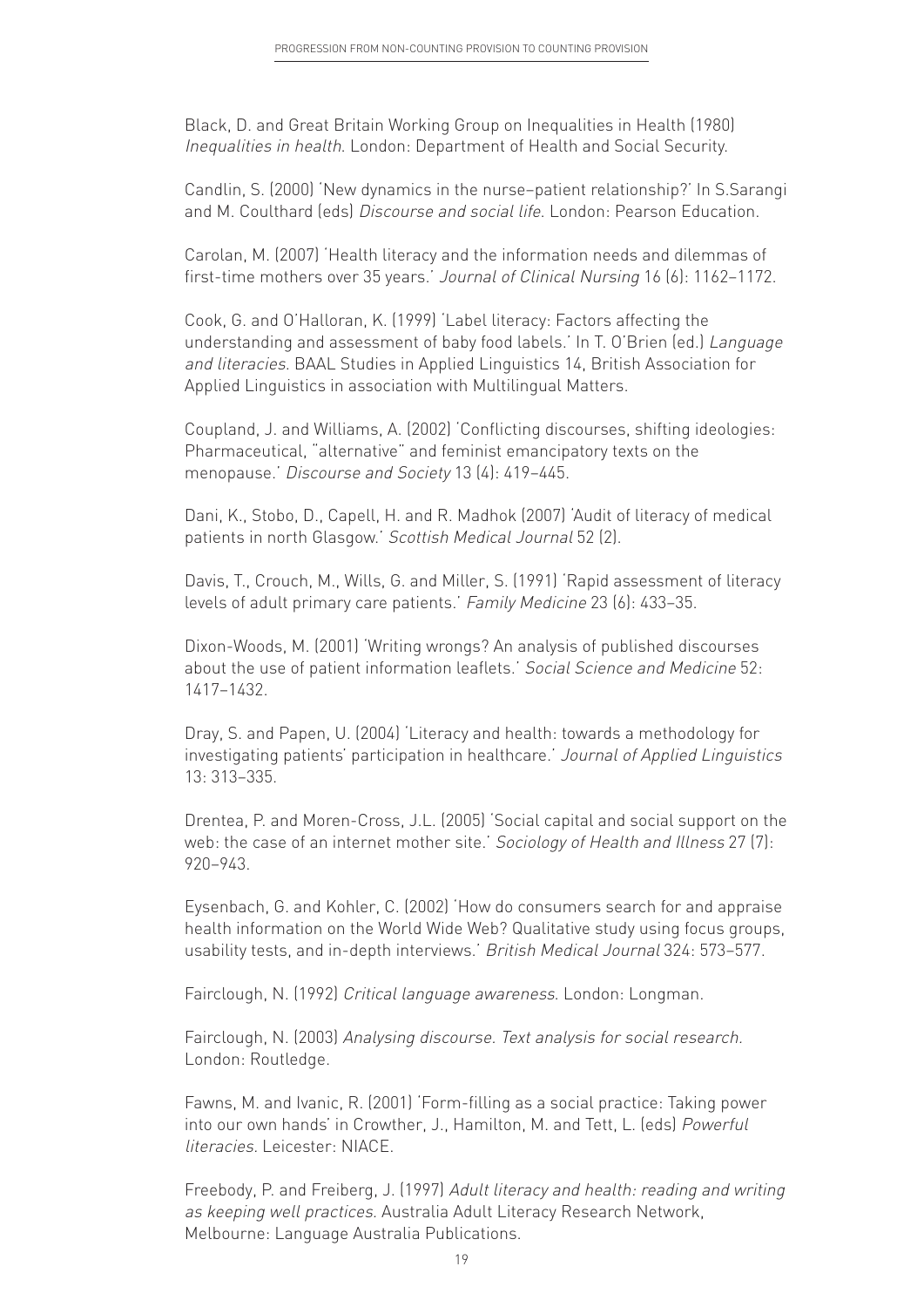Freebody, P. and Freiberg, J. (1999) 'Health literacy and social practice: response to Nutbeam.' Literacy and Numeracy Studies 9 (2): 57–66.

Gafni, A., Charles, C. and Whelan, T. (1998) 'The physician–patient encounter: the physician as a perfect agent for the patient versus the informed treatment decision-making model.' Social Science and Medicine 47 (3): 347–354.

Gazmararian, J. and Parker, R. (2004) 'Understanding and communicating health information' in Schwarzberg, J.G., Vangeest, J.B. and C. Wang (eds) Understanding health literacy: implications for medicine and public health. American Medical Association Press.

Gazmararian, J. A., Kripelani, S., Miller, M.J., Echt, K.V., Ren, J. and Rask, K. (2006) 'Factors associated with medication refill adherence in cardiovascularrelated diseases: a focus on health literacy.' Journal of General Internal Medicine 21 (12).

Gee, J.P. (1996) Social linguistics and literacies. London: Taylor and Francis.

Gesler, W.M. and Kearns, R.A. (2002) Culture/place/health. London: Routledge.

Glazer, H.R., Kirk, L.M. and Bosler, F.E. (1996) 'Patient education pamphlets about prevention, detection and treatment of breast cancer for low literacy women.' Patient Education and Counseling 27 (2): 185–189.

Gong, D.A., Lee, J.Y., Rozier, R.G., Pahel, B.T., Richman, J.A. and Vann, W.F. (2007) 'Development and testing of the Test of Functional Health Literacy in Dentistry (TOFHLiD).' Journal of Public Health Dentistry 67 (2).

Good, B. J. (1994) Medicine, rationality and experience: An anthropological experience. Cambridge: Cambridge University Press.

Gordon, M. M., Hampson, R., Capell, H.A. and Madhok, R. (2002) 'Illiteracy in rheumatoid arthritis patients as determined by the Rapid Estimate of Adult Literacy in Medicine (REALM) score.' Rheumatology 41: 750–754.

Guerra, C. and Shea, J. (2007) 'Health literacy and perceived health status in Latinos and African Americans.' Ethnicity & Disease 17 (2): 305-312.

Guidry, J.J. and Fagan, P. (1997) 'The readability levels of cancer-prevention materials targeting African-Americans.' Journal of Cancer Education12 (2): 108– 113.

Harris, E., Sainsbury, P. and Nutbeam, D. (1999) (eds) Perspectives on health inequity. Sydney: Australian Centre for Health Promotion.

Harter, L.M. and Japp. P.M. (2001) 'Technology as the representative anecdote in popular discourses of health and medicine.' Health Communication 13 (4), 409–425.

Health Canada, Statistics Canada and Canadian Institute for Health Information (1999) Towards a healthy future: Second report on the health of Canadians. Ottawa: Health Canada.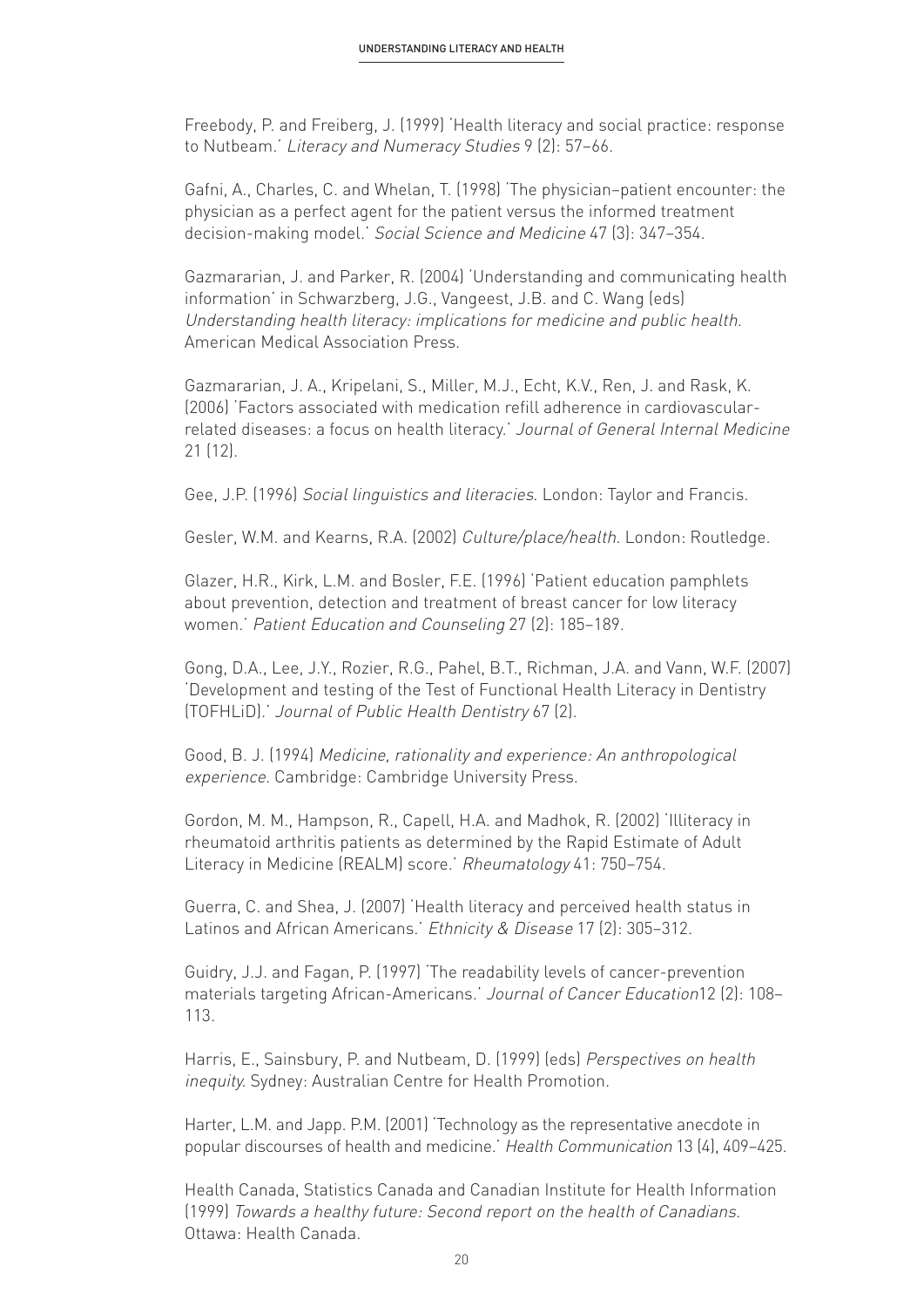Henwood, F., Wyatt, S., Hart, A. and Smith, J. (2003) ' "Ignorance is bliss sometimes": Constraints on the emergence of the "informed patient" in the changing landscapes of health information.' Sociology of Health and Illness 25 (6): 589–607.

Helman, C. G. (1994) Culture, health and illness, 3rd edition. Oxford: Butterworth Heineman.

Holden, S. (1996) 'Institutional language and power: A critical analysis of hospital language' in I. Falk and M. Pension (eds) Literacy, adults and diversity. National Languages and Literacy Institute of Australia.

Howard, D.H., Semtell, T. and Gazmararian, J. (2006) 'Impact of Health Literacy on Socioeconomic and Racial Difference in Health in an Elderly Population.' Journal of General Internal Medicine 21 (8).

Kalichman, S.C., Ramachandran, B. and Catz, S. (1999) 'Adherence to combination antiretroviral therapies in HIV patients with low health literacy.' Journal of General Internal Medicine (14) 5: 267–273.

Kalichman, S.C., Benotsch, E., Weinhardt, L. (2001) 'Quality of health information on the internet.' Journal of the American Medical Association 286 (17): 2092–3.

Kleinman, A. M. (1978) 'Concepts and a model of comparison of medical systems as cultural systems.' Social Science and Medicine 12: 85–93.

Kuipers, J.C. (1989) ' "Medical discourse" in anthropological context: Views of language and power.' Medical Anthropology Quarterly 3 (3): 99-123.

Lazarus, E. S. (1988) 'Theoretical considerations for the study of doctor–patient relationships: Implications of a perinatal study.' Medical Anthropology Quarterly 2 (1): 34–58.

Lee, S-Y. D., Bender, D.E., Ruiz, R.E. and Ik Cho, Y. (2006) 'Development of an easy-to-use Spanish health literacy test.' Health Services Research 41 (4).

Lindau, S.T., Tomori, B.A., Lyons, T., Langseth, L., Bennett C.L. and Garcia, P. (2002) 'The association of health literacy with cervical cancer prevention knowledge and health behaviours in a multi-ethnic cohort of women.' American Journal of Obstetrics and Gynecology 186 (5).

Lupton, D. (1992) 'Discourse analysis: a new methodology for understanding the ideologies of health and illness.' Australian Journal of Public Health 16 (2): 145– 150.

Lupton, D. (1997) 'Consumerism, reflexivity and the medical encounter.' Social Science and Medicine 45 (3): 373–381.

Lupton, D. (1999) 'Archetypes of infection: People with HIV/AIDS in the Australian press in the mid 1990s.' Sociology of Health and Illness 21 (1): 37–53.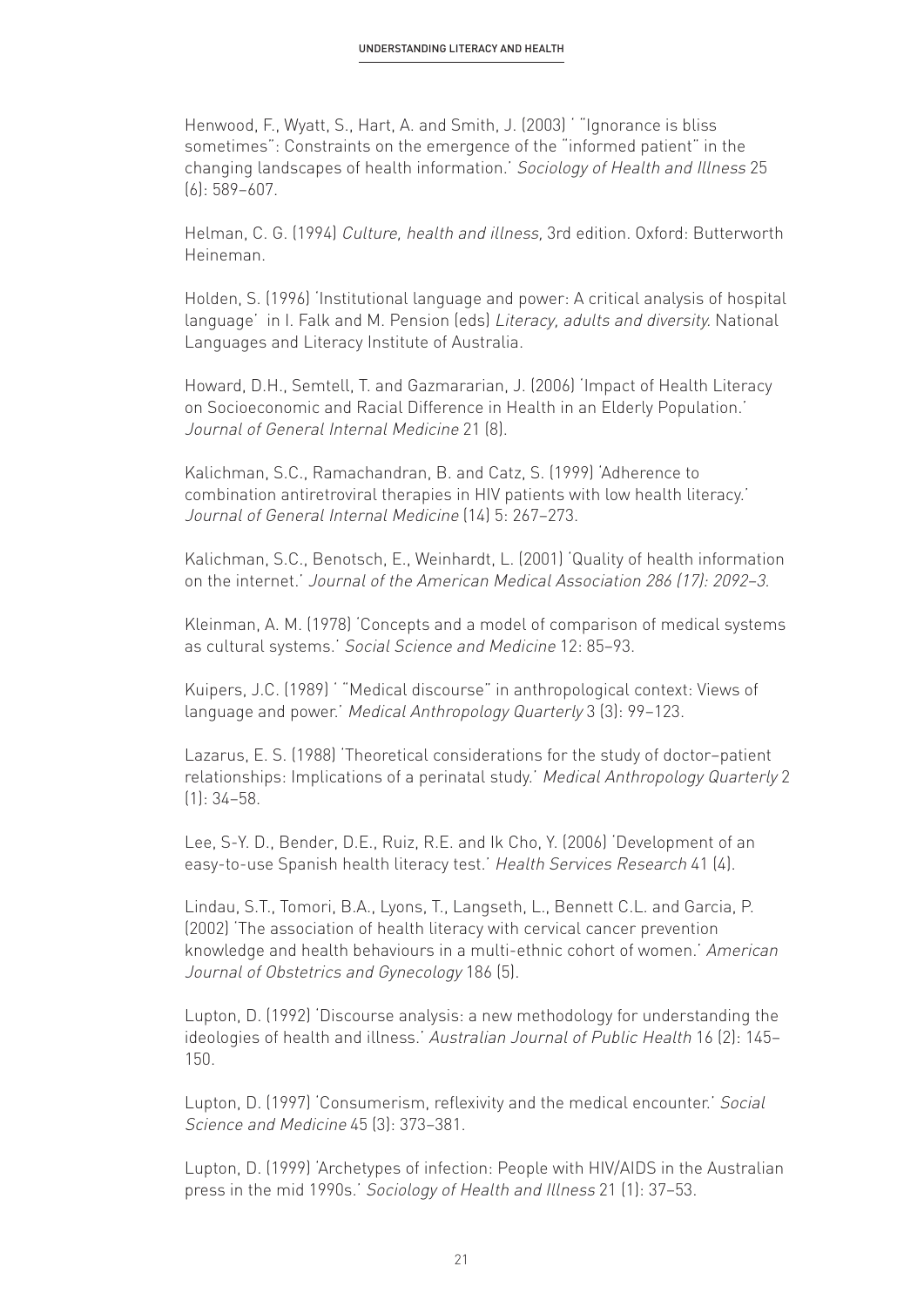Lurie, N. and Parker, R. (2007) 'Editorial: Moving health literacy from the individual to the community.' American Journal of Health Behaviour Vol. 31, Supplement 1: S6–S7.

Macdonald, M.N. (2002) 'Pedagogy, pathology and ideology: The production, transmission and reproduction of medical discourse.' Discourse and Society 13 (4): 447–467.

Maddox, B. (2007) 'Worlds apart? Ethnographic reflections on "effective literacy" and intrahousehold externalities.' World Development 35 (3): 532–541.

Mancuso, C.A. and Rincon, M. (2006) 'Impact of health literacy on longitudinal asthma outcomes.' Journal of General Internal Medicine 21 (8).

Maynard, D.W. (1991) 'The perspective-display series and the delivery and receipt of diagnostic new' in: D. Boden and D. Zimmerman (eds) Talk and social structure. Cambridge: Polity Press.

McLellan, F. (1998) ' "Like hunger, like thirst": Patients, journals and the internet.' Lancet (352) 175: SII39–SII43.

McMurray, A., Johnson, P., Wallis, M., Patterson, E. and Griffiths, S. (2007) 'General surgical patients' perspectives of the adequacy and appropriateness of discharge planning to facilitate health decision-making at home.' Journal of Clinical Nursing 16 (9): 1602–1609.

Mishler, E.G. (1984) The discourse of medicine. Norwood, New Jersey: Ablex Publishing Corporation.

Molina, L. (2001) 'Readability of education materials and informed consent forms for women seeking surgical sterilisation.' Internal Journal of Gynaecology and Obstetrics 73 (2): 177–178.

Moon, R.Y., Cheng, T.L., Patel, K.M., Baumhaft, K. and Scheidt, P.C. (1998) 'Parental literacy level and understanding of medical information.' Pediatrics 102 (2).

Morrow, D.G., Weiner, M., Steinley, D., Young, J. and M.D. Murray (2007) 'Patients' health literacy and experience with instructions.' Journal of Aging and Health 19 (4): 575–593.

Newton, J.T. (1995) 'The readability and utility of general dental practice patient information leaflets: An evaluation.' British Dental Journal 178 (9): 329–332.

Nicholas, D., Huntingdon, P., Williams, P. and Blackburn, P. (2001) 'Digital health information and health outcomes.' Journal of Information Science 27 (4): 265– 276**.**

Paasche-Orlow, M.K., Cheng, D.M., Pslepu, A., Meli, S., Faber, V. and J.H. Samet (2006) 'Health literacy, antiretroviral adherence, and HIV-RNA suppression: A longitudinal perspective.' Journal of General Internal Medicine 21 (8).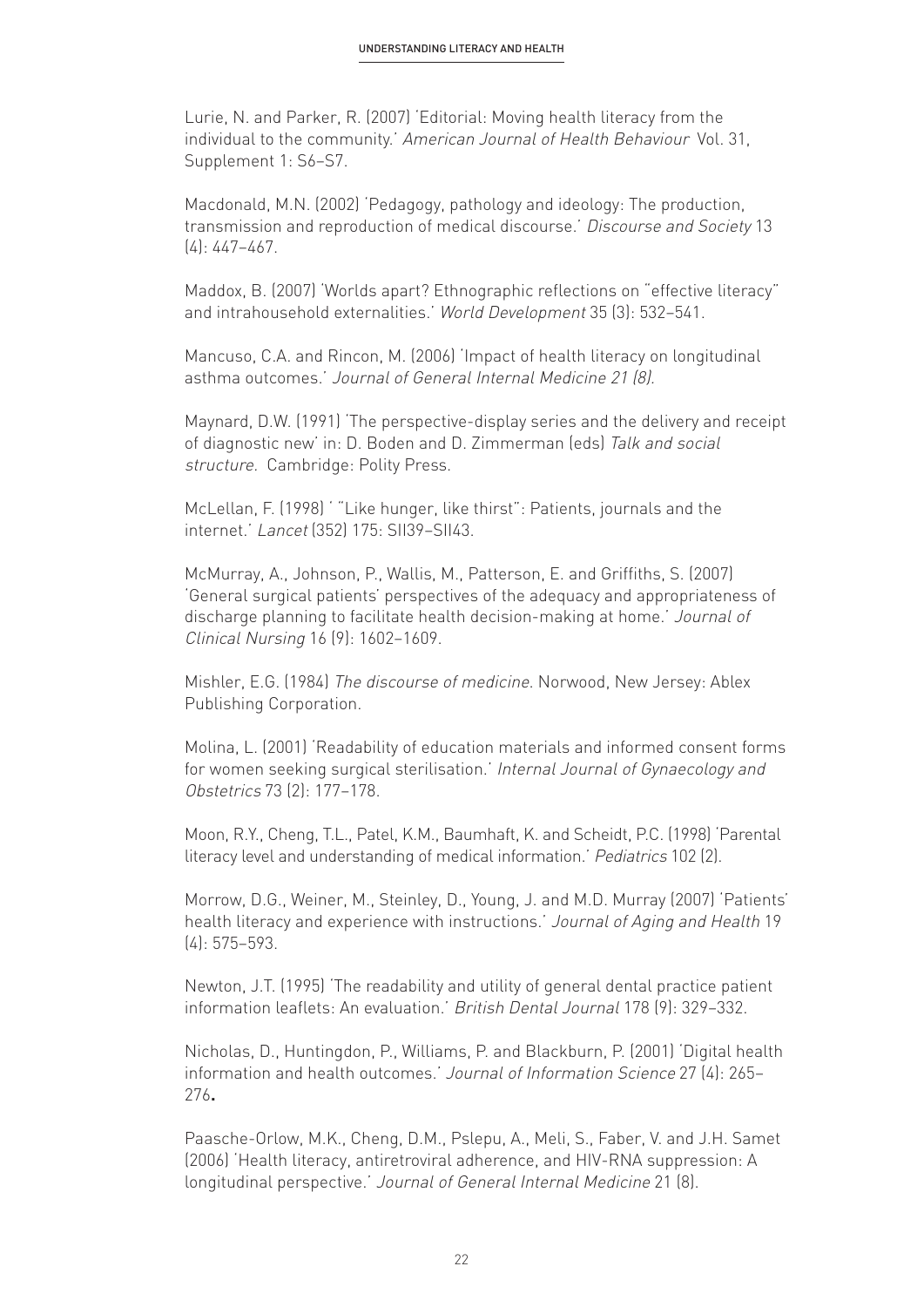Pamuk, E., Makuc, D., Heck, K., Reuben, C. and Lochner, K. (1998) Socioeconomic status and health chartbook. Health, United States, 1998. Hyattsville, MD: National Center for Health Statistics.

Papen, U. (2004) 'Literacy and health' in Barton, D., Ivanic, R., Appleby, Y., Hodge, R. and Tusting, K. Adult Learners' Lives Project: Setting the Scene. London: NRDC, pp. 84–92.

Papen, U. (2005) Adult literacy: more than skills. London: Routledge.

Papen, U. and Walters, S. (2005) Health as a topic in adult literacy, numeracy and ESOL classes. Lancaster Literacy Research Centre Working Paper No. 9.

Papen, U. and Walters, S. (2008) Literacy, Learning and Health. London: NRDC.

Parker, R., Baker, D., Williams, M. and Nurss, J. (1995) 'The test of functional health literacy in adults: A new instrument for measuring patients' literacy skills.' Journal of General Internal Medicine 10: 537–541.

Parikh, N.S., Parker, R.M., Nurss, J.R., Baker D.W. and Williams, M.V. (1996) 'Shame and health literacy: the unspoken connection.' Patient Education and Counselling 27: 33–39.

Raich, P.C., Plomer, K.D. and Coyne, C.A. (2001) 'Literacy, comprehension and informed consent in clinical research.' Cancer Investigation 19 (4): 437–445.

Raymond, E. G., Dalebout, S.M. and Camp, S.I. (2002) 'Comprehension of a prototype over-the-counter label for an emergency contraceptive pill product.' Obstetics and Gynaecology 100 (2): 342–349.

Richman, J.A., Lee, J.Y., Rozier, R.G., Gong, D.A., Pahel, B.T. and W.F. Vann (2007) 'Evaluation of word recognition instrument to test health literacy in dentistry: the REALD-99.' Journal of Public Health Dentistry 67 (2).

Roberts, C. and Sarangi, S. (1999) Talk, work, and institutional order: Discourse in medical, mediation, and management settings. Berlin, New York: Mouton de Gruyter.

Roberts, C. and Sarangi, S. (2002) 'Mapping and assessing medical students' interactional involvement styles with patients' in K.S. Miller and P. Thompson (eds) Unity and diversity in language use. London: BAAL/Continuum.

Rudd, R. (2004) 'The patient perspective' in J.G. Schwarzberg, J.B. Vangeest and C. Wang (eds) Understanding health literacy: Implications for medicine and public health. American Medical Association Press.

Rudd, R., Renzulli, D., Pereira, A. and Daltrey, L. (2004) 'Literacy demands in health care settings in perspective' in J.G. Schwarzberg, J.B. Vangeest and C. Wang (eds) Understanding health literacy: Implications for medicine and public health. American Medical Association Press.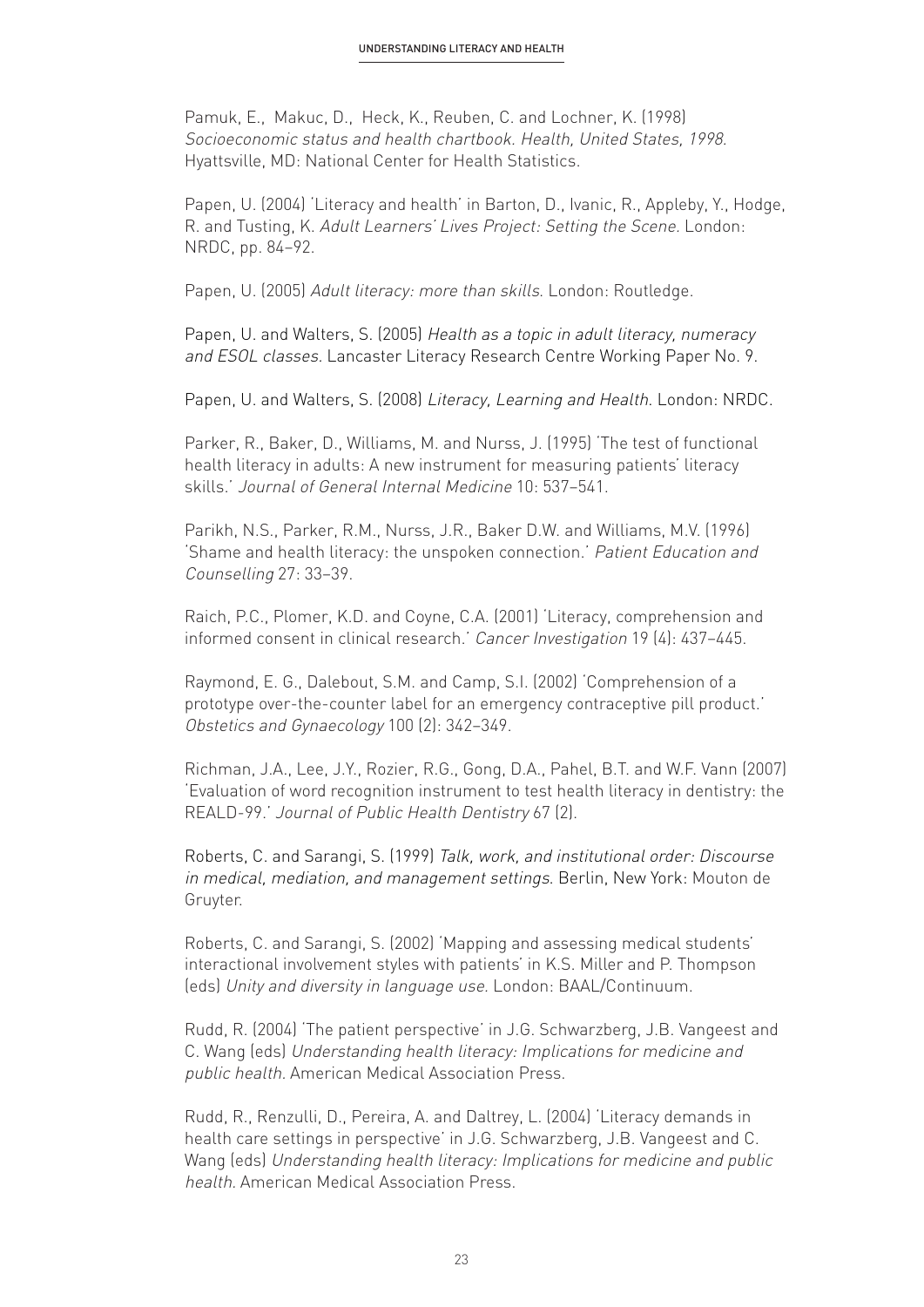Sargent, C. F. and Johnson, T.M. (1995) Medical anthropology: contemporary theory and method. Westport, CT: Prager.

Seale, C. (2001) 'Sporting cancer: Struggle language in news reports of people with cancer'. Sociology of Health and Illness 23 (3): 308–329.

Seidel, G. (1990) '"Thank God I said no to AIDS": On the challenging discourse of AIDS in Uganda.' Discourse and Society 1 (1): 612–84.

Smart, J.M. and Burling, D. (2001) 'Radiology and internet: A systematic review of patient information resources.' Clinical Radiology 56: 567–870.

Stationery Office (1998) Acheson Report: Report of the independent inquiry into inequalities in health. Stationery Office: London.

Street, B.V. (ed.) (1993) Cross-cultural approaches to literacy. Cambridge: Cambridge University Press.

— (1999) 'The meanings of literacy' in D.A. Wagner, R.L. Venetzky and B.V. Street (eds) Literacy: An International Handbook, Boulder, Colorado: Westview Press.

— (2001) 'Introduction.' In his (ed.) Literacy and development: Ethnographic Perspectives. London: Routledge.

Sudore, R.L., Mehta, K.M., Simonsick, E.M., Harris, T.M., Newman, A.B., Satterfiedl, S., Rosano, C., Rooks, R.N., Rubin, S.M., Ayonayon, H.N., and K. Yaffe (2006) 'Limited literacy in older people and disparities in health and healthcare access.' Journal of the American Geriatrics Society 54 (5).

Taylor, S. and Field, D. (2003) Sociology of health and health care, 3<sup>rd</sup> edition. London: Blackwell.

ten Have, P. (1991) 'Talk and institution: A reconsideration of the "asymmetry" of doctor–patient interaction' in D. Boden and D.H. Zimmermann (eds) Talk and social structure: studies in ethnomethodology and conversation analysis. Cambridge: Polity Press.

Verhoeven, L. (1994) Functional literacy. Amsterdam: John Benjamins.

Wall, G. (2001) 'Moral constructions of motherhood in breastfeeding discourse.' Gender and Society 15 (4): 592–610.

Wallace, L.S., Rogers, E.S., Roskos, S.E., Holiday, D.B. and B.D.Weiss (2006) 'Brief report: screening items to identify patients with limited health literacy skills.' Journal of General Internal Medicine 21 (8).

Wallace, L., Cassada, D.C., Rogers, E.S., Freeman, M.B., Grandas, O.H., Stevens, S.L. and M.H. Goldman (2007) 'Can screening items identify surgery patients at risk of limited health literacy?' Journal of Surgical Research 140 (2): 208–213.

Weiss, B.D., Reed, R.L. and Klingman, E.W. (1995) 'Literacy skills and